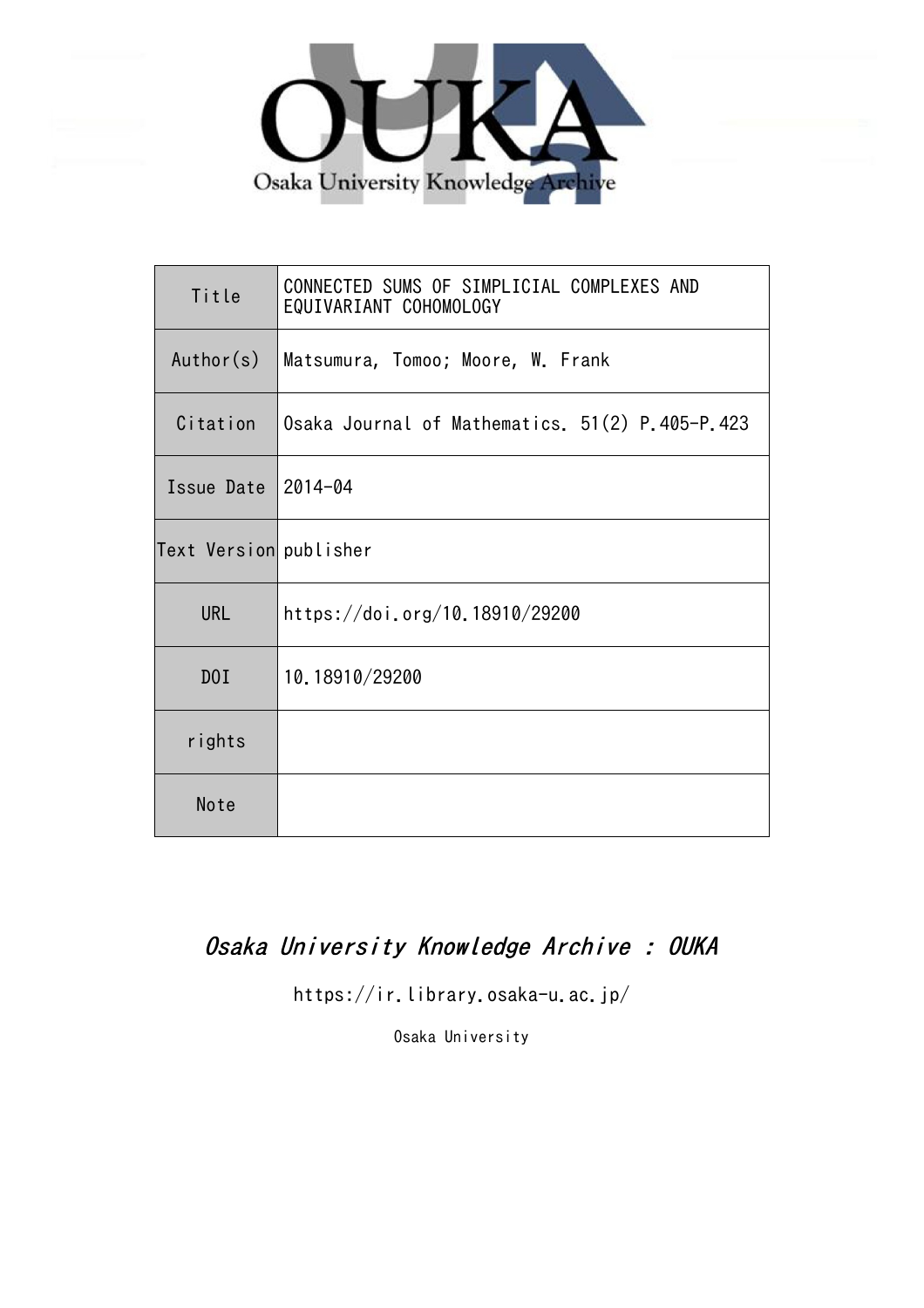Matsumura, T. and Frank Moore, W. Osaka J. Math. **51** (2014), 405–423

# **CONNECTED SUMS OF SIMPLICIAL COMPLEXES AND EQUIVARIANT COHOMOLOGY**

TOMOO MATSUMURA and W. FRANK MOORE

(Received December 8, 2011, revised September 11, 2012)

## **Abstract**

In this paper, we introduce the notion of a *connected sum*  $K_1 \#^Z K_2$  of simplicial complexes  $K_1$  and  $K_2$ , as well as define a *strong* connected sum. Geometrically, the connected sum is motivated by Lerman's symplectic cut applied to a toric orbifold, and algebraically, it is motivated by the connected sum of rings introduced by Ananthnarayan–Avramov–Moore [1]. We show that the Stanley–Reisner ring of a connected sum  $K_1 \#^Z K_2$  is the connected sum of the Stanley–Reisner rings of  $K_1$  and  $K_2$  along the Stanley–Reisner ring of  $K_1 \cap K_2$ . The strong connected sum  $K_1$   $\#^Z$   $K_2$  is defined in such a way that when  $K_1$ ,  $K_2$  are Gorenstein, and *Z* is a suitable subset of  $K_1 \cap K_2$ , then the Stanley–Reisner ring of  $K_1 \#^Z K_2$  is Gorenstein, by work appearing in [1]. We also show that cutting a simple polytope by a generic hyperplane produces strong connected sums. These algebraic computations can be interpreted in terms of the equivariant cohomology of moment angle complexes and toric orbifolds.

#### **1. Introduction**

In this paper, we introduce a notion of the *connected sum of simplicial complexes*, abstracting the combinatorial aspect of cutting a simple polytope by a generic hyperplane. Let  $K_1$  and  $K_2$  be simplicial complexes on  $[m] := \{1, \ldots, m\}$  and let  $Z \subset W :=$  $K_1 \cap K_2$  be a subset that does not contain the empty set. Assume that the neighborhood  $O_{K_1 \cup K_2}(Z)$  of *Z* in  $K_1 \cup K_2$  is contained in *W*. In Section 2, we define the *connected sum*  $K_1$   $\#^Z$   $K_2$  of  $K_1$  and  $K_2$  by

$$
K_1 \#^Z K_2 := \text{Del}_Z(K_1 \cup K_2).
$$

Furthermore, we introduce the *strong* connected sum of  $K_1$  and  $K_2$  by assuming

$$
(1.1) \t\t Z = K_1 \setminus (\overline{K_1 \setminus W}) = K_2 \setminus (\overline{K_2 \setminus W}).
$$

We show that if  $\Delta_+$  and  $\Delta_-$  are simple polytopes obtained by cutting a simple polytope  $\Delta$  with a generic hyperplane  $H_o$ , then the simplicial complex *K* associated to  $\Delta$ 

<sup>2010</sup> Mathematics Subject Classification. Primary 55N91; Secondary 14M25, 57R18, 16S37, 53D99.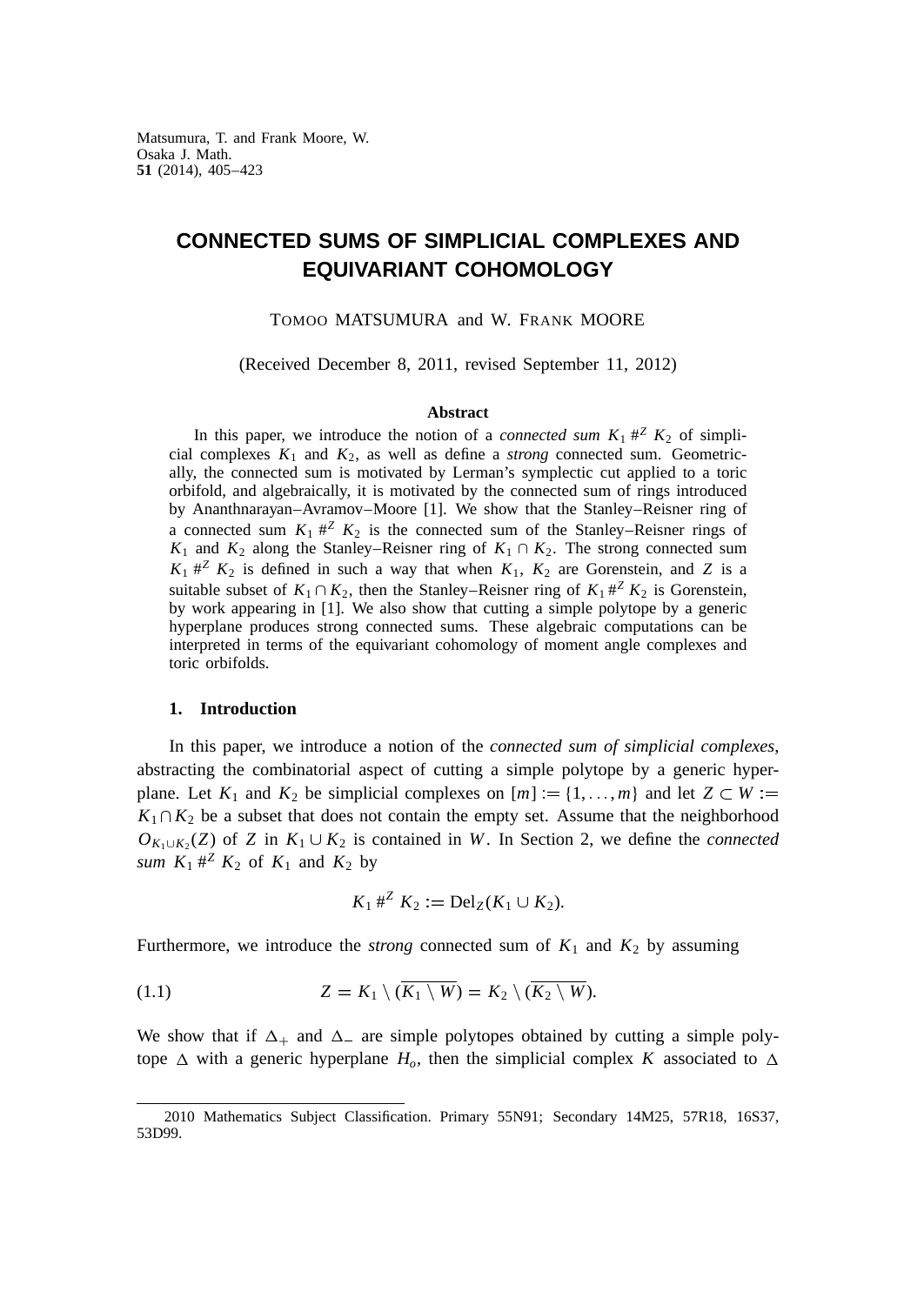is a strong connected sum of the simplicial complexes  $K_{\pm}$  associated to  $\Delta_{\pm}$ . Interestingly, it is also shown that  $K_{-}$  is a strong connected sum of  $K_{+}$  and  $K$ .

We then turn to study the algebraic structures of the corresponding Stanley–Reisner rings in the framework of the *connected sum of rings* introduced by Ananthnarayan– Avramov–Moore [1] (Section 3). Let  $A_1, A_2$  and C be rings and V a C-module. Consider the following diagram

(1.2) 
$$
\begin{array}{ccc}\n & \vee & \xrightarrow{\varphi_1} & A_1 \\
& \downarrow & \downarrow \\
& \downarrow & \downarrow \\
& A_2 & \xrightarrow{\epsilon_2} & C\n\end{array}
$$

where  $\epsilon_1$  and  $\epsilon_2$  are ring homomorphisms and  $\varphi_1$  and  $\varphi_2$  are module homomorphisms. The *connected sum of rings* associated to the diagram (1.2) is defined by

$$
\mathsf{A}_1 \mathbin{\#^{\varphi}_{\epsilon}} \mathsf{A}_2 := \frac{\ker \epsilon}{\text{Im } \varphi}
$$

where

 $\epsilon := \epsilon_1 - \epsilon_2$ :  $A_1 \oplus A_2 \rightarrow C$ 

and

$$
\varphi := (\varphi_1, \varphi_2) \ \mathsf{V} \to \mathsf{A}_1 \oplus \mathsf{A}_2.
$$

We show that the Stanley–Reisner ring  $\mathbb{Z}[K_1 \#^Z K_2]$  of a connected sum  $K_1 \#^Z K_2$ is the connected sum of Stanley–Reisner rings  $\mathbb{Z}[K_1]$  and  $\mathbb{Z}[K_2]$  (Theorem 3.5). More precisely, let  $\mathcal{I}_Z$  be the ideal in  $\mathbb{Z}[K_1 \cup K_2]$  generated by the monomials corresponding to the faces in *Z*. Then

**Theorem A** (Theorem 3.5).  $\mathbb{Z}[K_1 \#^Z K_2]$  *is isomorphic to the connected sum of rings*,  $\mathbb{Z}[K_1] \#_{\mathfrak{g}}^{\theta} \mathbb{Z}[K_2]$ , *associated to the diagram* 

(1.3)  

$$
\begin{array}{ccc}\n & \mathcal{I}_Z & \longrightarrow & \mathbb{Z}[K_1] \\
& \downarrow_{\mathfrak{g}_1} & \downarrow_{\mathfrak{g}_1} \\
& \mathbb{Z}[K_2] & \longrightarrow & \mathbb{Z}[W],\n\end{array}
$$

*where all maps are given by the obvious quotient maps of Stanley–Reisner rings corresponding to the inclusions of simplicial complexes.*

The extra assumption (1.1) for the strong connected sum is motivated by the following algebraic fact. If  $K_1$  and  $K_2$  are Gorenstein and W is Cohen–Macaulay, then assumption (1.1) implies that the ideal  $\mathcal{I}_Z$  is a canonical module of  $\mathbb{Z}[W]$ . As a consequence,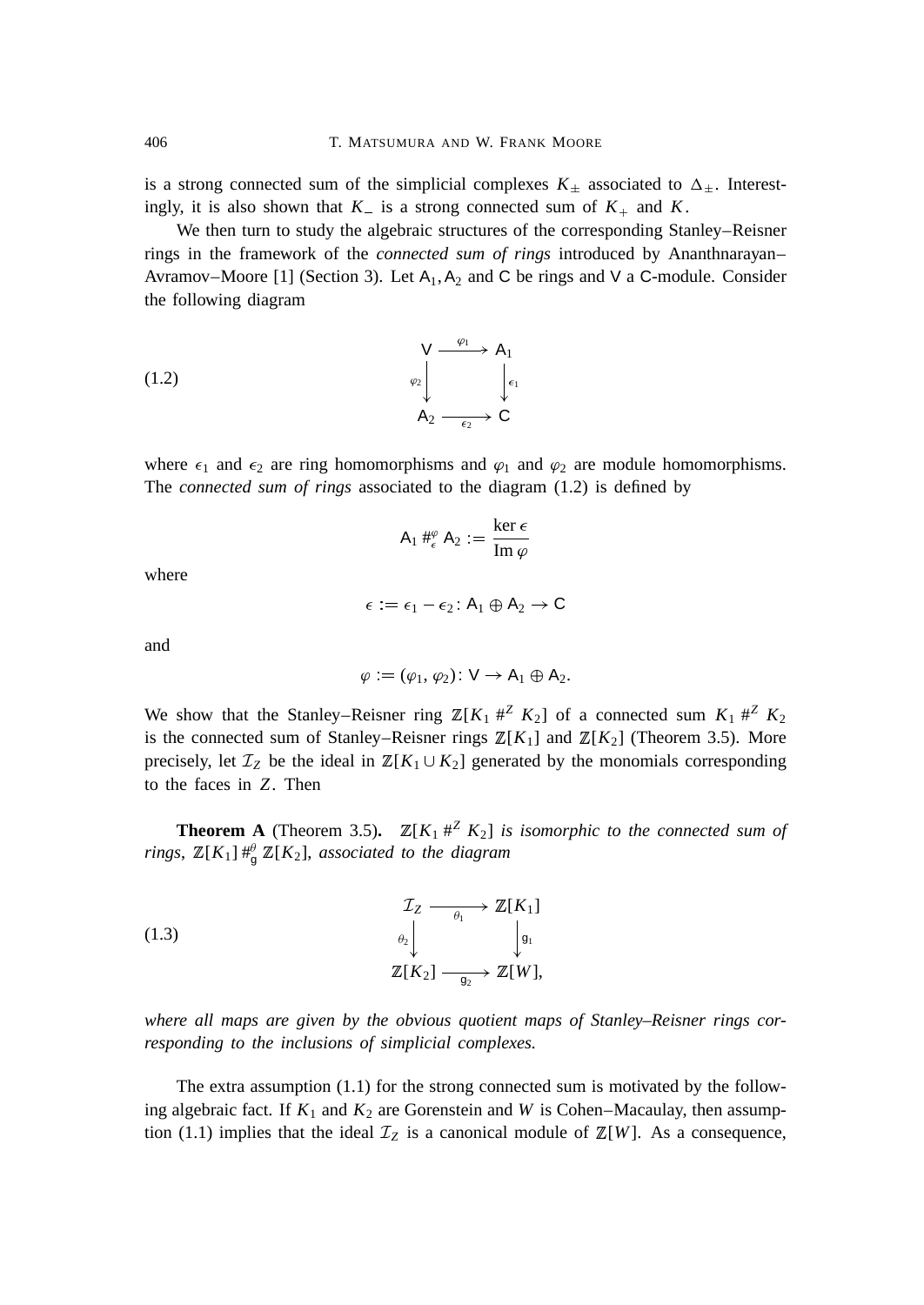we can show purely algebraically from the work of  $[1]$  that if  $K_1$  and  $K_2$  are Gorenstein,  $K_1$   $\#^Z$   $K_2$  is a strong connected sum, and *W* is Cohen–Macaulay, then  $K_1$   $\#^Z$   $K_2$  is Gorenstein (see Corollary 3.10).

We also discuss the Tor algebra of the Stanley–Reisner ring of a connected sum. Let  $[m]$  be the common vertex set of  $K_1, K_2$  and  $K$  so that the corresponding Stanley– Reisner rings are the quotients of  $\mathbb{Z}[x_1, \ldots, x_m]$  by the ideals generated by monomials of non-faces. Pick an  $n \times m$  integral matrix  $B = (B_{ij}) \in Mat_{n,m}(\mathbb{Z})$  of rank *n* and denote the corresponding map for tori also by  $B: T \rightarrow R$ . We have a polynomial ring  $\mathbb{Z}[\mathsf{R}^*] := \mathbb{Z}[u_1, \ldots, u_n]$  sitting inside of  $\mathbb{Z}[\mathsf{T}^*] := \mathbb{Z}[x_1, \ldots, x_m]$  where  $u_i = \sum_{j=1}^m B_{ij}$ . In Section 4.3, we show

**Theorem B.** *If*  $Tor_1^{\mathbb{Z}[R^*]}(\mathbb{Z}[L], \mathbb{Z}) = 0$  *for*  $L = K, K_1, K_2, W$ , *then*  $Tor_*^{\mathbb{Z}[R^*]}(\mathbb{Z}[K_1 \# \mathbb{Z}])$  $K_2$ ],  $\mathbb{Z}$ ) *is isomorphic as a ring to*  $Tor_*^{\mathbb{Z}[R^*]}(\mathbb{Z}[K_1], \mathbb{Z}) \#_{g}^{\theta} Tor_*^{\mathbb{Z}[R^*]}(\mathbb{Z}[K_2], \mathbb{Z})$  *defined by the diagram*

$$
\operatorname{Tor}^{\mathbb{Z}[R^*]}_{*}(\mathcal{I}_Z, \mathbb{Z}) \longrightarrow \operatorname{Tor}^{\mathbb{Z}[R^*]}_{*}(\mathbb{Z}[K_1], \mathbb{Z})
$$
\n
$$
\downarrow \qquad \qquad \downarrow \qquad \qquad \mathfrak{g}_1 \downarrow
$$
\n
$$
\operatorname{Tor}^{\mathbb{Z}[R^*]}_{*}(\mathbb{Z}[K_2], \mathbb{Z}) \longrightarrow \operatorname{Tor}^{\mathbb{Z}[R^*]}_{*}(\mathbb{Z}[W], \mathbb{Z}),
$$

*where all the maps are induced from* Diagram (1.3)*.*

This analysis bears fruit in Section 4, where we relate the above results to the cohomology of the moment angle complex of a connected sum of simplicial complexes. The *moment angle complex*  $Z_K$  associated to a simplicial complex K was introduced by Buchstaber and Panov in [4] as a disc-circle decomposition of the Davis–Januszkiewicz universal space. It has been actively studied in *toric topology* and its connections to symplectic and algebraic geometry, and combinatorics. Since the (equivariant) cohomology of moment angle complexes are naturally related to the Stanley–Reisner rings and their Tor algebras (cf. [3], [11]), we have the corresponding theorem. More precisely, we can replace the Stanley–Reisner rings in Theorem A by the T-equivariant cohomology of the corresponding moment angle complexes where T is the *m*-dimensional torus acting on the moment angle complexes canonically (Corollary 4.3). Moreover, we can replace  $Tor_*^{\mathbb{Z}[R^*]}($ ,  $\mathbb{Z})$  in Theorem B by the G-equivariant cohomology of the corresponding moment angle complexes where G is the kernel of  $B: T \rightarrow R$  (Proposition 4.4). The connected sum of simplicial complexes can be used to construct interesting spaces (cf. [7]) and the techniques developed in this paper can be used to compute the (equivariant) cohomological invariants of these spaces.

Finally, we come back to our original motivation to study the cohomology of a symplectic cut of a toric orbifold. Since a toric orbifold is topologically nothing but the quotient stack of a moment angle complex by a torus action, the above results can be applied. For example, we have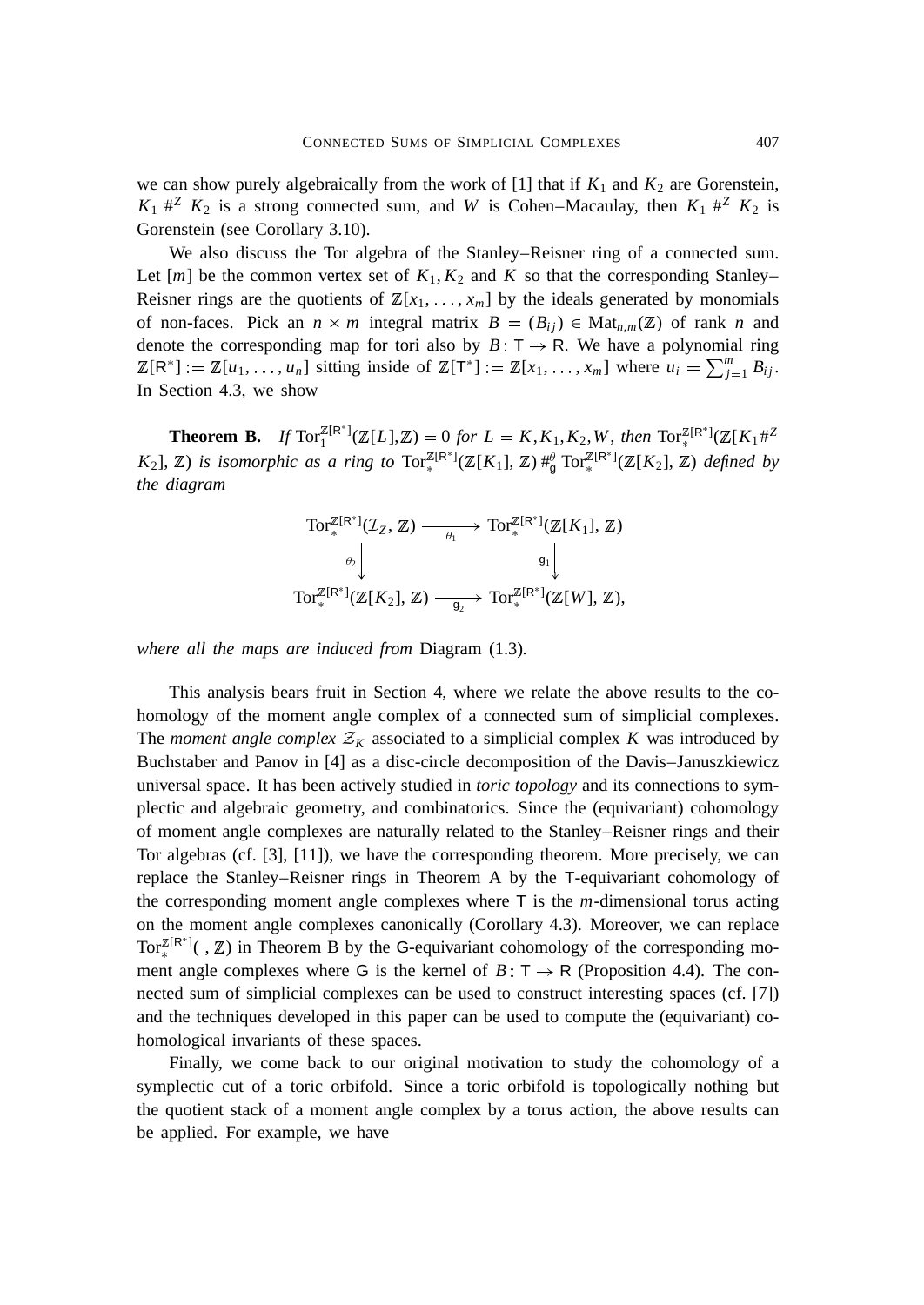**Theorem C** (Proposition 4.7). Let X be a toric orbifold and  $X_+$  and  $X_-$  are *symplectic cuts of of X. Let*  $\mathcal{X}_o$  *be the toric suborbifold of*  $\mathcal{X}_\pm$  *that corresponds to the section of the cut.* Let  $f_{\pm}$ :  $\mathcal{X}_o \hookrightarrow \mathcal{X}_{\pm}$  *be the inclusion. Then*  $H^*(\mathcal{X};\mathbb{Q})$  *is isomorphic to*  $H^*(X_+; \mathbb{Q})$   $\#_{\mathfrak{f}^*}^{\mathfrak{f}_*} H^*(X_-; \mathbb{Q})$  where the connected sum of rings is defined by *the diagram*

$$
H^*(\mathcal{X}_o; \mathbb{Q}) \xrightarrow[\mathsf{f}_{+*}]{} H^*(\mathcal{X}_+; \mathbb{Q})
$$
  

$$
\downarrow \qquad \qquad \downarrow \qquad \qquad \mathsf{f}_+^* \downarrow
$$
  

$$
H^*(\mathcal{X}_-; \mathbb{Q}) \xrightarrow[\mathsf{f}]]{} H^*(\mathcal{X}_o; \mathbb{Q}).
$$

*If*  $H^*(X_o)$  *and*  $H^*(X)$  *are concentrated in even degree, then the statement holds over* <sup>Z</sup>*-coefficients.*

## **2. Connected sum of simplicial complexes**

In this section, we define the (strong) connected sum  $K_1 \#^Z K_2$  of simplicial complexes  $K_1$  and  $K_2$  on a vertex set  $[m] := \{1, \ldots, m\}$ . We show that cutting a simple polytopes produces strong connected sums of simplicial complexes.

**2.1. Connected sums of simplicial complexes.** A *simplicial complex* on the vertex set S is a collection K of subsets (called *faces*) of S such that if  $\sigma \in K$ , then all subsets including the empty  $\emptyset$  of  $\sigma$  are in *K*. A simplicial complex *K* is called *pure* if all its maximal faces have the same dimension where the dimension of a face  $\sigma \in K$  is  $|\sigma| - 1$ . A maximal face is called a *facet*. The set of all facets is denoted by  $\mathcal{F}(K)$ . A vertex *x* is called a *ghost vertex* if  $\{x\} \notin K$ . Let *Z* be a subset of a simplicial complex *K*. The *closure*  $\overline{Z}$  of *Z* in *K* is the smallest subcomplex containing *Z*. The *open neighborhood*  $O_K(Z)$  of *Z* in *K* is the set of all  $\sigma \in K$  such that  $\sigma$  contains some  $\tau \in Z$ . Note that  $O_K(Z) = Z$  if and only if  $K \setminus Z$  is a subcomplex of *K*. The *star* of *Z* in *K* and the *deletion* of *Z* from *K* are the subcomplexes defined by star<sub>*K*</sub>(*Z*)  $\frac{d}{dx}$   $\frac{d}{dx}$ and  $Del_Z(K) := K \setminus O_K(Z)$  respectively. If  $K_1$  and  $K_2$  are simplicial complexes on the same vertex set S, then we can naturally take the intersection  $K_1 \cap K_2$  and the union  $K_1 \cup K_2$  that are also simplicial complexes on S.

DEFINITION 2.1 (Connected sum). Let  $K_1$  and  $K_2$  be simplicial complexes on  $[m] := \{1, \ldots, m\}$  and  $W := K_1 \cap K_2$ . Let  $Z \subset W$  be a subset such that  $\emptyset \notin Z$  and  $O_{K_1 \cup K_2}(Z) \subset W$ . We define the *connected sum*  $K_1 \#^Z K_2$  of  $K_1$  and  $K_2$  along *Z* by

$$
K_1 \#^Z K_2 := \text{Del}_Z(K_1 \cup K_2).
$$

EXAMPLE 2.2 (Connected sum along a facet p. 24 [3]). Let  $\sigma_i \in \mathcal{F}(K_i)$ ,  $i = 1, 2$ , be facets of the same cardinaliry. If we identify the vertices of  $\sigma_1$  and  $\sigma_2$  and  $\sigma :=$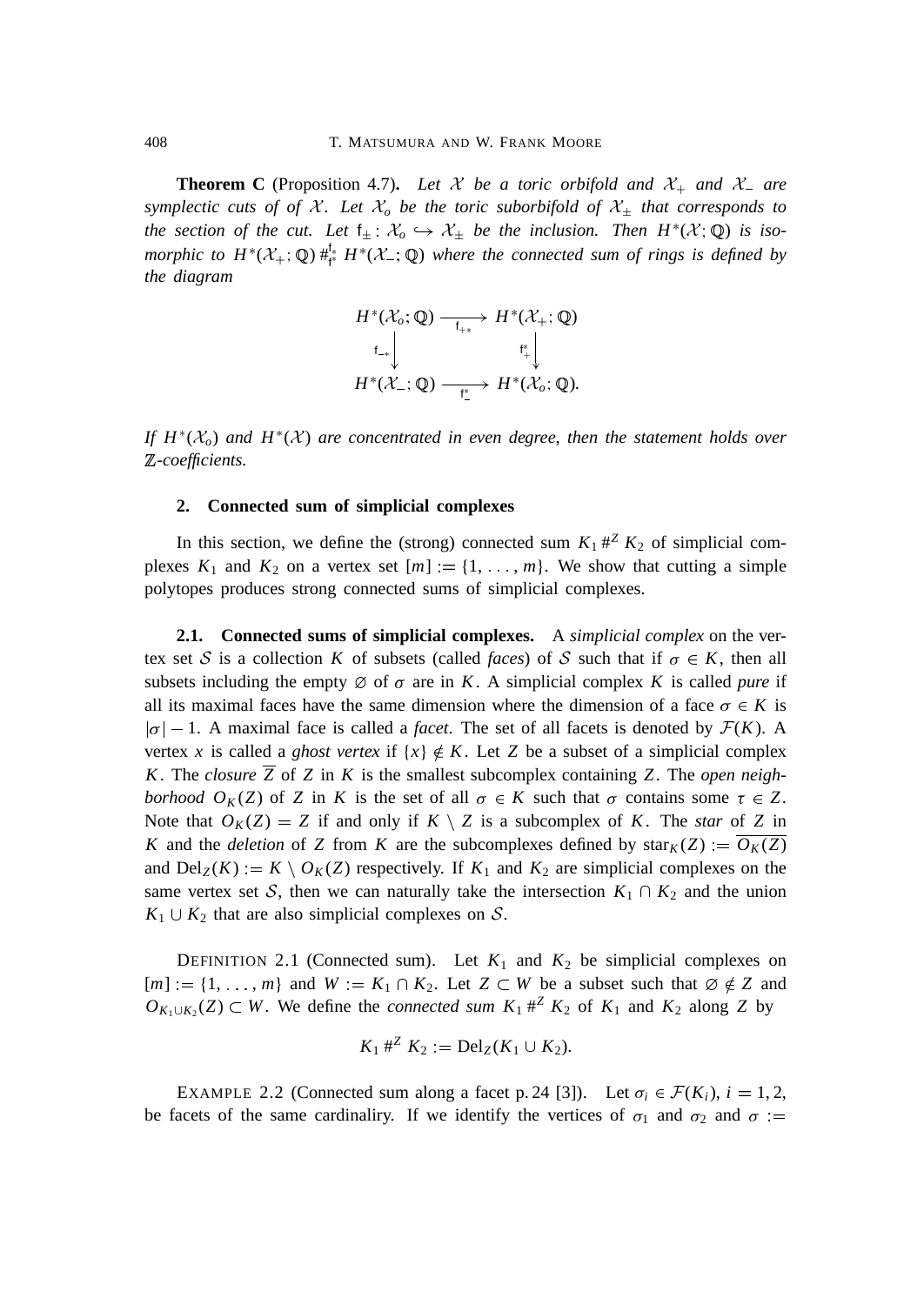$\sigma_1 = \sigma_2$ , we have  $W = {\sigma}$ . Let  $Z = {\sigma}$  and then  $O_{K_1 \cup K_2}(Z) = {\sigma} \subset K_1 \cap K_2$ . The connected sum  $K_1$ <sup>#*''*</sup>  $K_2 := K_1 \cup K_2 \setminus {\sigma}$  is exactly the "connected sum" defined in [3].

EXAMPLE 2.3. Let  $v(K_1) = \{a, b, c, d\}$  and  $v(K_2) = \{a, b, c, e\}$ . Let  $\mathcal{F}(K_1) =$ { $abc, bcd$ } and  $\mathcal{F}(K_2) = \{abc, ace\}$ . Then  $\mathcal{F}(W) = \{abc\}$  and let  $Z = \{abc\} = O_K(Z)$ . This is a connected sum in the sense of [3]. The result is not pure.

DEFINITION 2.4 (Strong connected sum). A connected sum  $K_1 \#^Z K_2$  is called *strong* if  $K_1, K_2$  and  $W = K_1 \cap K_2$  are pure with the same dimension and

$$
Z = W \setminus (\overline{K_1 \setminus W}) = W \setminus (\overline{K_2 \setminus W}).
$$

The algebraic justification of Definition 2.4 comes in Section 3.2. Here we only show the following lemma that will be used later.

**Lemma 2.5.** *Let K be a simplicial complex and W a subcomplex of K. Let* 

$$
(2.1) \tZ := \{ \tau \in K \mid \tau \cup \sigma \notin K, \ \forall \sigma \in K \setminus W \}.
$$

*Then*  $O_K(Z) = Z$  *and*  $Z = W \setminus (\overline{K \setminus W})$ *.* 

Proof. Let  $\tau \in O_K(Z)$  and let  $\tau' \in Z$  such that  $\tau' \subset \tau$ . If there is  $\sigma \in K \setminus W$ such that  $\tau \cup \sigma \in K$ , then  $\tau' \cup \sigma \in K$  so  $\tau' \notin Z$ . Thus  $\tau \cup \sigma \notin K$  for all  $\sigma \in K \setminus W$ , i.e.  $O_K(Z) \subset Z$ . Since obviously  $O_K(Z) \supset Z$ , we have  $O_K(Z) = Z$ .

We have  $Z \subset W$  since, if  $\tau \notin W$ , then  $\tau \in K \setminus W$  and  $\tau \cup \tau \in K$  so  $\tau \notin Z$ . Furthermore if  $\tau \in K \setminus W$ , then there is  $\sigma \in K \setminus W$  such that  $\tau \subset \sigma$ . Therefore  $\tau \cup \sigma \in$ *K* so that  $\tau \notin Z$ . Thus  $Z \subset W \setminus (\overline{K \setminus W})$ . On the other hand, let  $\tau \in W \setminus \overline{K \setminus W}$ . If  $\tau \notin Z$ , then there is  $\sigma \in K \setminus W$  such that  $\tau \cup \sigma \in W$ . This means  $\tau \in \text{star}_K(K \setminus W)$ . However, we have that star $K(K \setminus W) = \overline{O_K(K \setminus W)} = \overline{K \setminus W}$ . Thus  $\tau \in \overline{K \setminus W}$  which is a contradiction. Thus  $\tau \in Z$  and so  $W \setminus \overline{K \setminus W} \subset Z$ .  $\Box$ 

**2.2. Polytope cutting and connected sum.** A *polytope*  $\Delta$  is defined to be the convex hull of a finite set of points in  $\mathbb{R}^n$ . We can choose  $\lambda_i \in (\mathbb{R}^n)^*$  and  $\eta_i \in \mathbb{R}$ ,  $i = 1, \ldots, m$  such that

$$
\Delta = \{ \vec{x} \in \mathbb{R}^n \mid \langle \vec{x}, \lambda_i \rangle + \eta_i \geq 0, \ i = 1, \dots, m \}.
$$

Let  $\tilde{H}_i := \{ \vec{x} \in \mathbb{R}^n \mid \langle \vec{x}, \lambda_i \rangle + \eta_i = 0 \}$  be the defining hyperplanes and we call  $H_i :=$  $\Delta \cap H_i$  a *facet* for each  $i = 1, \ldots, m$ . If  $H_i$  is empty, we call it a *ghost facet*. A polytope  $\Delta$  is *simple* if  $H_i$ ,  $i = 1, \ldots, m$ , are in a general position, i.e. if there are exactly *n* hyperplanes meeting at each vertex of  $\Delta$ . For a simple polytope  $\Delta$  with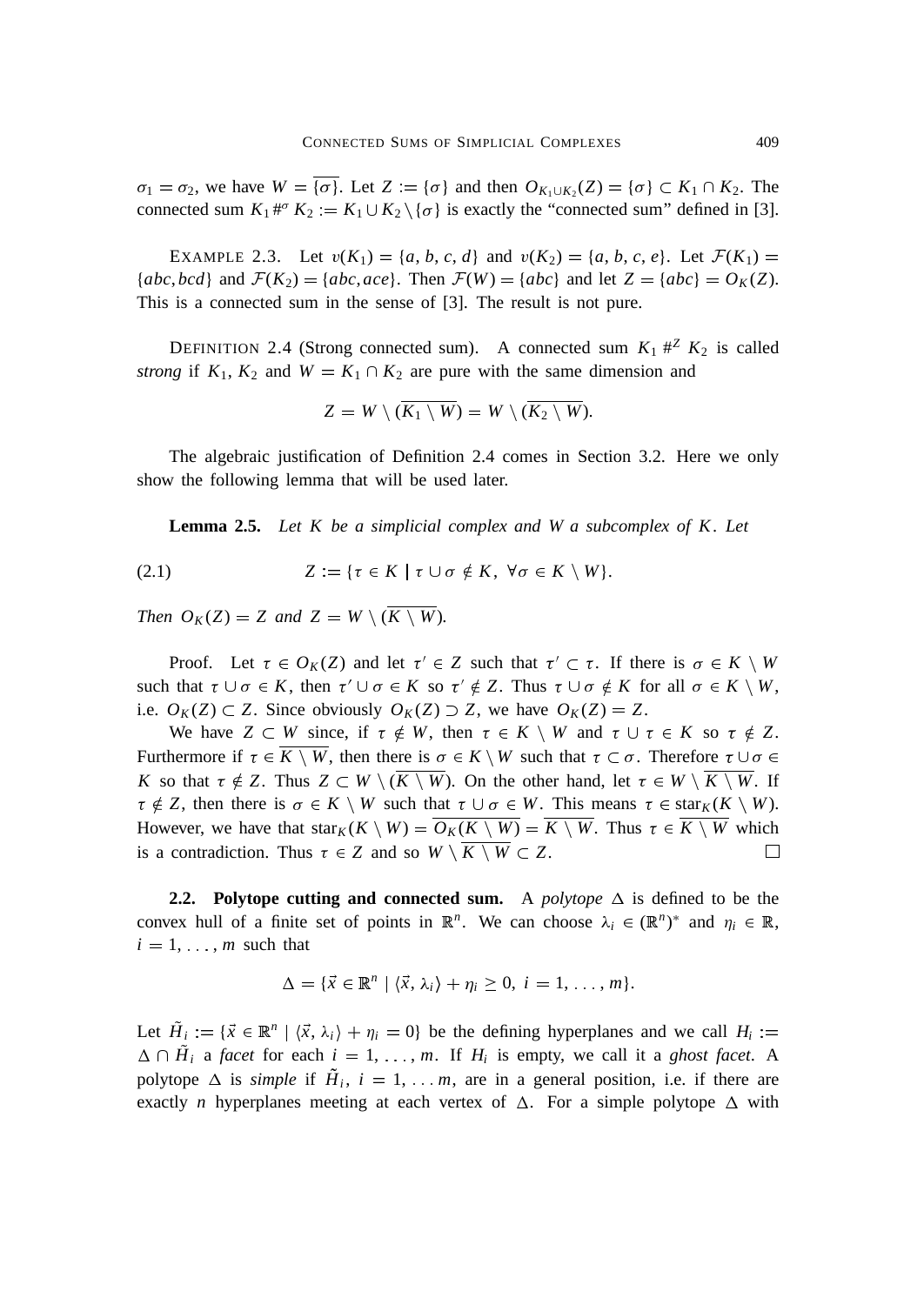facets  $H_i$ ,  $i = 1, \ldots, m$ , the associated simplicial complex  $K_{\Delta}$  is a simplicial complex on [*m*] defined by

$$
\sigma \subset K_{\Delta} \Leftrightarrow \sigma = \varnothing \quad \text{or} \quad \bigcap_{i \in \sigma} H_i \neq \varnothing.
$$

DEFINITION 2.6 (Generic cut). Let  $\Delta \subset \mathbb{R}^n$  be a *n*-dimensional simple polytope. Suppose that the facets are all non-ghost facets  $H_i$ ,  $i = 1, \ldots, m$ . Consider a new hyperplane

$$
\tilde{H}_o := \{ \vec{x} \in \mathbb{R}^n \mid \langle \vec{x}, \lambda_0 \rangle + \xi = 0 \}
$$

and the corresponding closed half spaces  $H_{\geq o} = {\{\langle \vec{x}, \lambda_0 \rangle + \xi \geq 0\}}$  and  $H_{\leq o} = {\{\langle \vec{x}, \lambda_0 \rangle + \xi \geq 0\}}$  $\xi \leq 0$ . A *generic cut* of  $\Delta$  is given by the pair  $(\Delta, H_o)$  such that  $H_o, H_1, \ldots, H_m$ are in general position and  $H_o := H_o \cap \Delta \neq \emptyset$ . In this case,  $\Delta_+ := \Delta \cap H_{\geq o}$  and  $\Delta_{-} = \Delta \cap H_{\leq o}$  are non-empty simple polytopes.

We regard the vertex sets of the simplicial complexes  $K_{\Delta}$ ,  $K_{+}$ ,  $K_{-}$  associated to  $\Delta$ ,  $\Delta$ <sub>+</sub>,  $\Delta$ <sub>-</sub> to be  $[m] := [m] \cup \{o\}$ . More precisely, let

$$
K_{\Delta} := \left\{ \sigma \subset \widetilde{[m]} \middle| \ o \notin \sigma \text{ and } \bigcap_{i \in \sigma} H_i \neq \varnothing \right\} \cup \{\varnothing\},
$$
  

$$
K_{+} := \left\{ \sigma \subset \widetilde{[m]} \middle| \bigcap_{i \in \sigma} (H_i \cap \Delta_+) \neq \varnothing \right\} \cup \{\varnothing\},
$$
  

$$
K_{-} := \left\{ \sigma \subset \widetilde{[m]} \middle| \bigcap_{i \in \sigma} (H_i \cap \Delta_-) \neq \varnothing \right\} \cup \{\varnothing\}.
$$

Let  $(\Delta, H_o)$  be a generic cut of a simple polytope. For  $\sigma \subset [m]$ , let  $F_{\sigma} := \bigcap_{i \in \sigma} H_i$ . First we show that  $K_{\Delta}$  is a strong connected sum of  $K_{+}$  and  $K_{-}$ .

#### **Lemma 2.7.**

(2.2) 
$$
(K_+ \cup K_-) \setminus K_\Delta = O_{K_+ \cup K_-}(o) = O_{K_+}(o) = O_{K_-}(o),
$$

(2.3) 
$$
K_{+} \cap K_{-} = \text{star}_{K_{+} \cup K_{-}}(o) = \text{star}_{K_{+}}(o) = \text{star}_{K_{-}}(o).
$$

Proof. From the definition, it is clear that  $\sigma \in (K_+ \cup K_-) \setminus K_\Delta$  if and only if  $\sigma \in K_+ \cup K_-$  and  $o \in \sigma$ , i.e.

$$
(K_+ \cup K_-) \setminus K_\Delta = \{ \sigma \subset \widetilde{[m]} \mid \sigma \in \sigma \text{ and } \sigma \in K_+ \cup K_- \} = O_{K_+ \cup K_-}(\sigma).
$$

On the other hand,  $\bigcap_{i \in \sigma} (H_i \cap \Delta_+) = (\bigcap_{i \in \sigma} H_i) \cap H_o = \bigcap_{i \in \sigma} (H_i \cap \Delta_-)$  if  $o \in \sigma$ . Therefore for all  $\sigma$  that contains  $o, \sigma \in K_+$  if and only if  $\sigma \in K_-$ . Thus  $O_{K_+ \cup K_-}(o) =$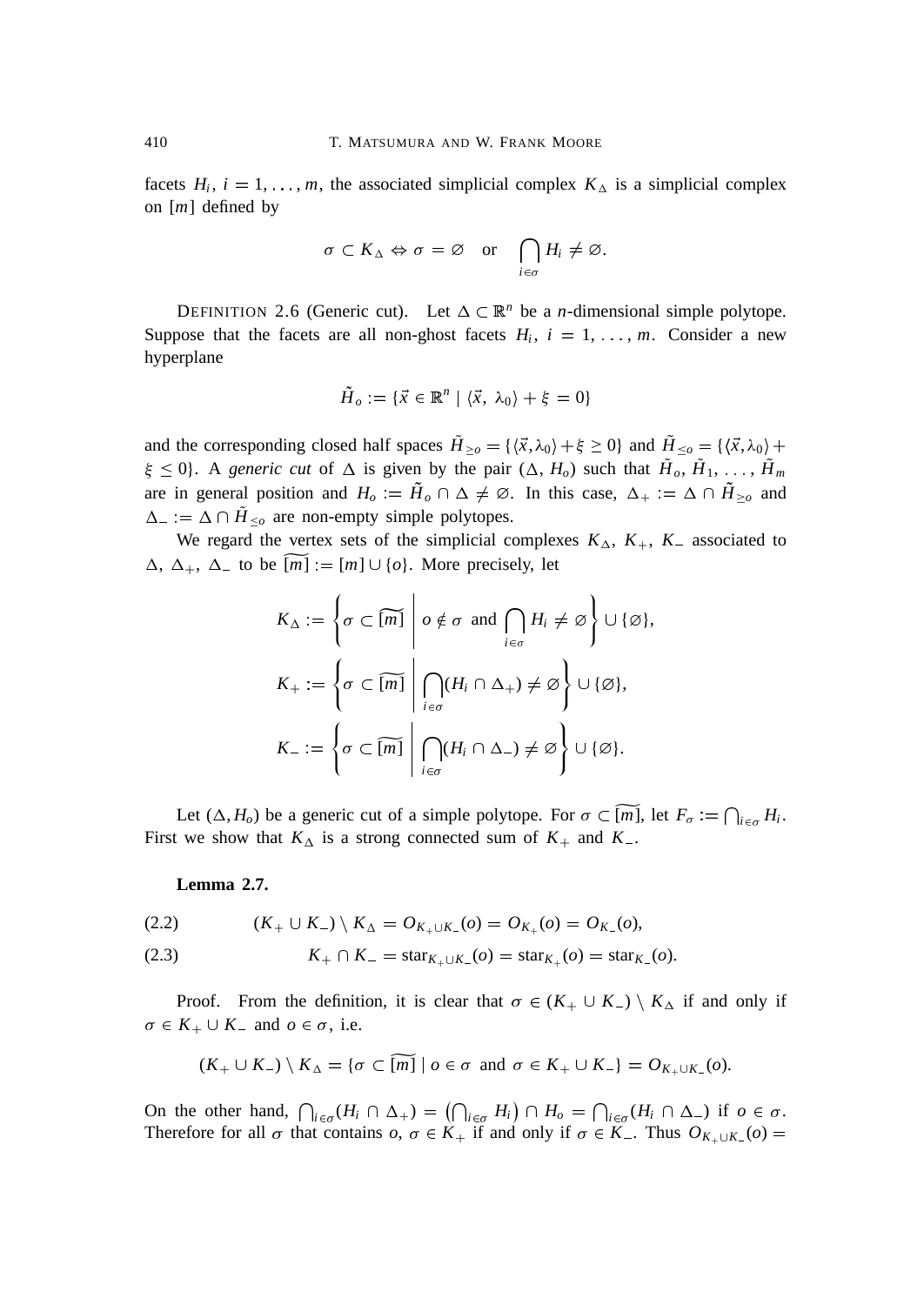$O_{K_+}(o) = O_{K_-}(o)$ . This proves (2.2) and also

$$
star_{K_+\cup K_-(o)} = star_{K_+}(o) = star_{K_-(o)}.
$$

Since  $\Delta_+ \cap \Delta_-$ , it is clear that  $\sigma \in K_+ \cap K_-$  if and only if  $\sigma = \emptyset$  or  $F_\sigma \cap H_o \neq \emptyset$ . Thus

$$
K_+ \cap K_- = \underbrace{\{\sigma \in K_+ \mid \sigma \cup \{\sigma\} \in K_+\}}_{\text{star}_{K_+}(\sigma)} = \underbrace{\{\sigma \in K_- \mid \sigma \cup \{\sigma\} \in K_-\}}_{\text{star}_{K_-}(\sigma)}.
$$

An immediate corollary is that  $K_{\Delta}$  is a connected sum of  $K_{+}$  and  $K_{-}$  along  $Z := \{o\}.$ In fact, it is a strong connected sum, as is shown below.

**Theorem 2.8.** If  $(\Delta, H_o)$  is a generic cut, then  $K_{\Delta}$  is the strong connected sum  $K_{+}$  #<sup>*Z*</sup>  $K_{-}$  where  $Z = \{o\}$ .

Proof. To show it is a strong connected sum, we must prove  $O_{K+}(o) = W \setminus$  $(\overline{K_{\pm} \setminus W})$  where  $W := K_+ \cap K_-$ . Suppose  $\tau \in O_{K_+}(\rho)$ . By (2.3), we have  $\{o\} \cup \sigma \notin$ *K*<sub>+</sub> for all  $\sigma \in K_+ \setminus W$ . Thus we have  $\tau \cup \sigma \notin K_+$  for all  $\sigma \in K_+ \setminus W$ . Then Lemma 2.5 implies that  $\tau \in W \setminus (\overline{K_+ \setminus W})$ . To prove  $W \setminus (\overline{K_+ \setminus W}) \subset O_{K_+}(o)$ , we show that  $W \setminus O_{K_+}(o) \subset \overline{K_+ \setminus W}$ . Since  $W = \text{star}_{K_+}(o)$  by (2.3), we need to show that  $\tau \in \text{star}_{K_+}(o) \setminus O_{K_+}(o)$  implies  $\tau \in \overline{K_+ \setminus \text{star}_{K_+}(o)}$ . Let  $\tau \in \text{star}_{K_+}(o) \setminus O_{K_+}(o)$ , i.e.  $o \notin \tau$  and  $F_{\tau} \cap H_o \neq \emptyset$ . Since the cutting is generic,  $F_{\tau}$  has a vertex contained in  $\Delta_+$  but not contained in  $H_0$ . Let  $F_\sigma$  be such a vertex. Then  $\sigma \in K_+ \setminus \text{star}_{K_+}(\rho)$ . Since  $\tau \subset \sigma$ ,  $\tau \in \overline{K_+ \setminus \text{star}_{K_+}(o)}$ . The same argument may be used to prove  $O_{K_-}(o)$  $W \setminus (\overline{K_-\setminus W}).$  $\Box$ 

Now we show that  $K_{-}$  is a strong connected sum of  $K_{\Delta}$  and  $K_{+}$ . Let

 $Z = \{ \sigma \subset \widetilde{[m]} \mid F_{\sigma} \neq \emptyset \text{ and } F_{\sigma} \subset \Delta_+ \setminus H_{\sigma} \}.$ 

**Lemma 2.9.**

 $(K_{+} \cup K_{\Delta}) \setminus K_{-} = Z,$ 

$$
(2.5) \t K_+ \cap K_\Delta = \overline{Z},
$$

$$
(2.6) \t\t\t K_+ \setminus Z = O_{K_+}(o),
$$

(2.7)  $K_{\Delta} \setminus \overline{Z} = \{ \sigma \subset \widetilde{[m]} \mid F_{\sigma} \neq \emptyset \text{ and } F_{\sigma} \subset \Delta_- \setminus H_{\sigma} \}.$ 

Proof. Equation (2.4) is obvious from the fact that  $F_{\sigma} \subset \Delta_+ \setminus H_o$  if and only if  $F_{\sigma} \cap \Delta_{-} = \emptyset$ . Now observe that  $K_{+} \cap K_{\Delta}$  consists of  $\emptyset$  and  $\sigma \subset [m]$  such that  $F_{\sigma} \cap \Delta_+ \neq \emptyset$ . It is clear that  $Z \subset K_+ \cap K_{\Delta}$  and hence  $\overline{Z} \subset K_+ \cap K_{\Delta}$ . Let  $\sigma \in$  $K_+ \cap K_\Delta$ . If  $\sigma \notin \mathbb{Z}$ , then  $F_\sigma \cap H_o \neq \emptyset$ . Since  $\sigma \in K_\Delta$  so that  $o \notin \sigma$ , there is a vertex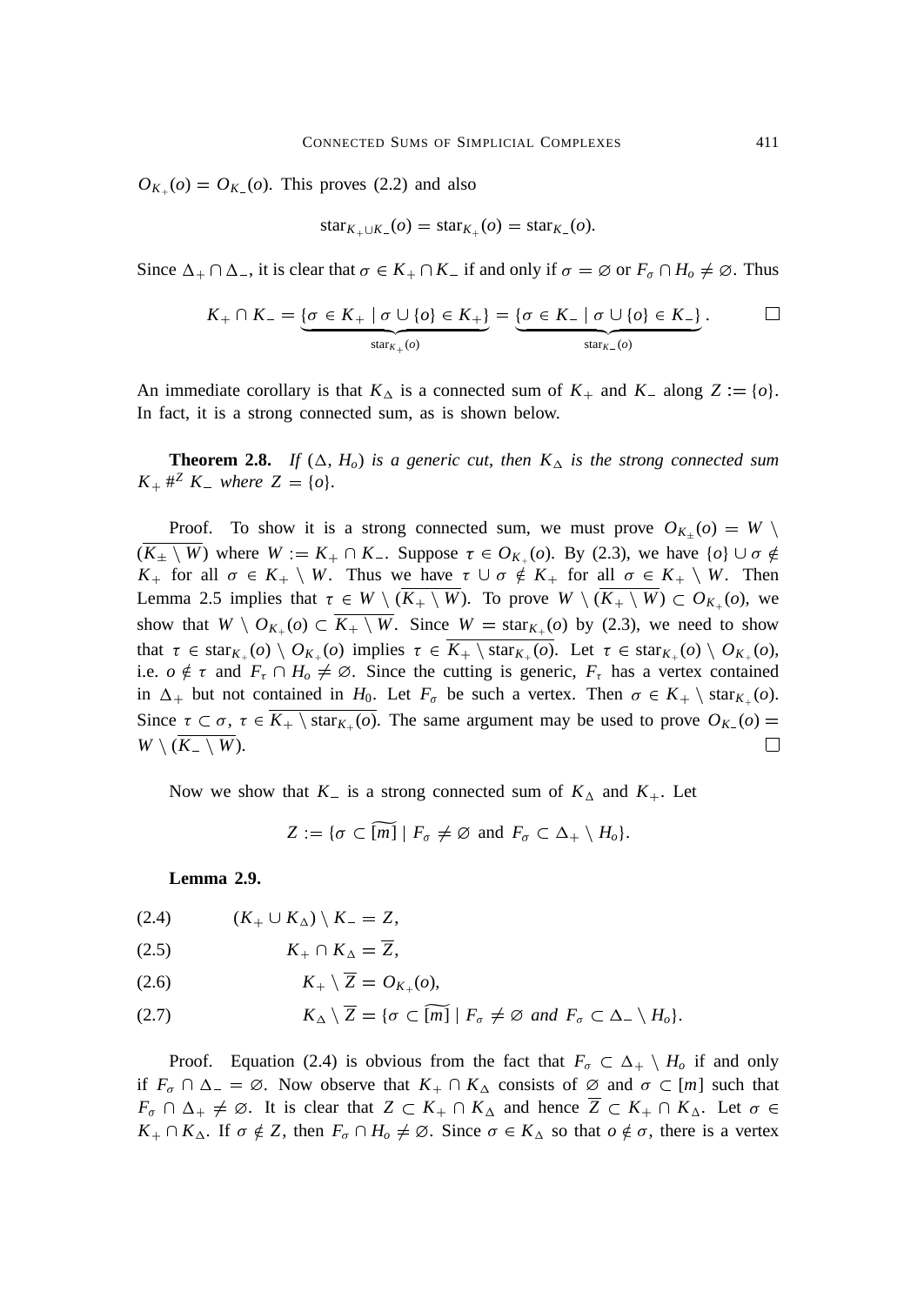*F*<sub>τ</sub> of *F*<sub> $\sigma$ </sub> contained in  $\Delta_+ \setminus H_\sigma$ , which means  $\tau \in Z$ . Thus  $\sigma \in \overline{Z}$ . Thus  $K_+ \cap K_\Delta \subset \overline{Z}$ . This proves (2.5). Equation (2.6) follows from the fact that  $\sigma \in K_+ \setminus \overline{Z}$  if and only if  $o \in \sigma$  and  $F_{\sigma} \neq \emptyset$ . Equation (2.7) follows from (2.6) and that  $\sigma \in K_{\Delta} \setminus \overline{Z}$  if and only if  $F_{\sigma} \neq \emptyset$  and  $F_{\sigma} \subset \Delta_- \setminus H_{\sigma}$ .  $\Box$ 

**Theorem 2.10.** *Let*  $(\Delta, H_o)$  *be a generic cut. Let*  $Z = {\sigma \subset \widetilde{[m]} \mid F_\sigma \neq \emptyset \text{ and }}$  $F_{\sigma} \subset \Delta_+ \setminus H_o$  *as above. Then*  $K_{-}$  *is the strong connected sum*  $K_{+} \#^{Z} K_{\Delta}$  *of*  $K_{+}$  *and*  $K_{\Delta}$  *along* Z.

Proof.  $K_{-}$  is a connected sum of  $K_{+}$  and  $K_{\Delta}$  along *Z* by (2.4) and (2.5). Let  $W := K_+ \cap K_\Delta$ . First we show that  $Z = W \setminus (\overline{K_+ \setminus W})$ . Since  $\overline{K_+ \setminus W} = \text{star}_{K_+}(o)$ by (2.6), we must show  $Z = W \setminus \text{star}_{K_{+}}(o)$ . Suppose  $\sigma \in Z$ . If  $\sigma \in \text{star}_{K_{+}}(o)$ , then there must be  $\tau \in O_{K_+}(o)$  such that  $\sigma \subset \tau$ . Since  $o \in \tau$ , we have  $F_{\sigma} \cap H_o \neq \emptyset$  which contradicts  $F_{\sigma} \subset \Delta_+ \setminus H_o$ . Thus  $\sigma \in W \setminus \text{star}_{K_+}(o)$ . On the other hand, if  $\sigma \in W \setminus$ star<sub>K<sup>+</sup></sub>(*o*), then  $F_{\sigma} \cap \Delta_+ \neq \emptyset$  and there is no vertex of  $F_{\sigma}$  that lies on  $H_o$ . Therefore  $F_{\sigma} \subset \Delta_+ \setminus H_o$ , i.e.  $\sigma \in Z$ . Finally we show that  $W \setminus (\overline{K_+ \setminus W}) = W \setminus (\overline{K_{\Delta} \setminus W})$ . Let  $\emptyset \neq \sigma \in W \cap \overline{K_+ \setminus W}$ . Then  $\sigma \subset [m]$  and  $F_{\sigma} \cap H_{\sigma} \neq \emptyset$ . Thus dim  $F_{\sigma} \geq 1$  and there is a vertex  $F_{\tau}$  of  $F_{\sigma}$  that lies in  $\Delta_{\tau} \setminus H_o$ . Since  $\tau \in K_{\Delta} \setminus \overline{Z}$ , we have  $\sigma \in \overline{K_{+} \setminus W}$ . On the other hand, suppose that  $\emptyset \neq \sigma \in W \cap \overline{K_{\Delta} \setminus W}$ , then  $F_{\sigma} \cap \Delta_+ \neq \emptyset$  and there is a vertex of  $F_{\sigma}$  that lies in  $\Delta_{\sigma} \setminus H_o$ . Thus  $F_{\sigma} \cap H_o \neq \emptyset$  which implies  $\sigma \in \text{star}_{K_+}(o)$ .  $\square$ 

#### **3. Stanley–Reisner rings and connected sum**

We study the algebraic structure of the Stanley–Reisner ring of the connected sum  $K_1$   $\#^2$   $K_2$  defined in the previous section. The algebraic model is the *connected sum of rings* introduced and studied by Ananthnarayan–Avramov–Moore [1]. In Section 3.1, we review the definitions and show that the Stanley–Reisner ring  $\mathbb{Z}[K_1 \#^Z K_2]$  is the connected sum of the Stanley–Reisner ring of  $K_1$  and  $K_2$ . In Section 3.2, we study the Gorenstein property of  $\mathbb{Z}[K_1 \#^Z K_2]$  in terms of the same property of  $K_1$ ,  $K_2$  and  $K_1 \cap K_2$  for strong connected sums. Here Corollary 3.10 is our motivation to define *strong* connected sums. In Section 3.3, we discuss how those properties descend to Tor algebras of Stanley–Reisner rings.

#### **3.1. Connected sum of rings.**

DEFINITION 3.1 (Fiber product and connected sum of rings). Let  $\epsilon_i$ :  $A_i \rightarrow C$ ,  $i = 1, 2$ , be ring homomorphisms. Then the *fiber product*  $A_1 \times_{\epsilon} A_2$  is the subring of  $A_1 \oplus A_2$  defined as the kernel of  $\epsilon := \epsilon_1 - \epsilon_2$ , i.e.

$$
A_1 \times_{\epsilon} A_2 = \{ (x_1, x_2) \in A_1 \oplus A_2 \mid \epsilon_1(x_1) = \epsilon_2(x_2) \}.
$$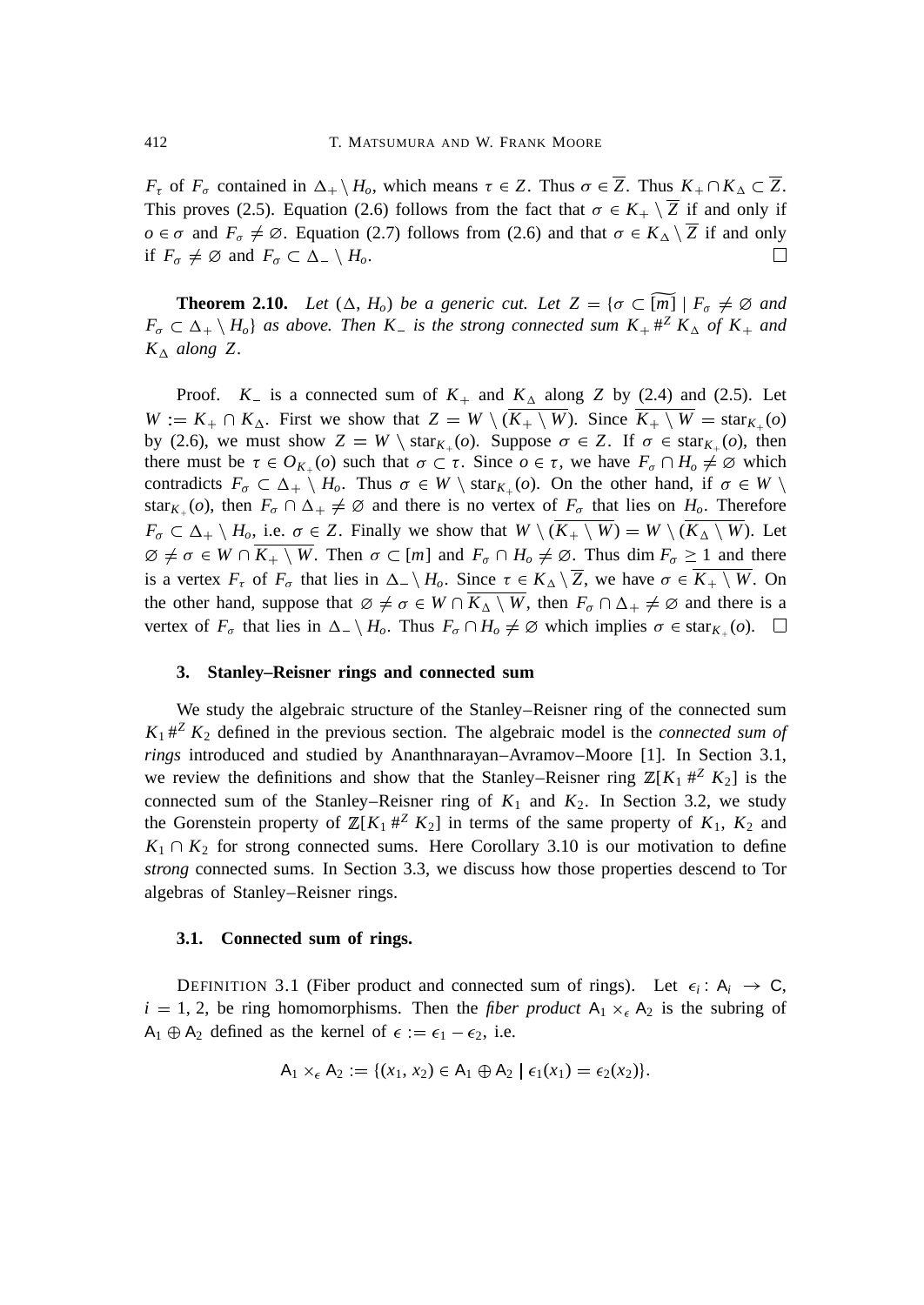Now take a C-module V and regard it as a  $A_i$ -module via  $\epsilon_i$  for each  $i = 1, 2$ . Given a commutative diagram

(3.1) 
$$
\begin{array}{ccc}\n & \vee & \xrightarrow{\varphi_1} & A_1 \\
& \downarrow & \downarrow \\
& & A_2 & \xrightarrow{\epsilon_2} & C\n\end{array}
$$

where  $\varphi_i$  is a homomorphism of A<sub>i</sub>-modules for  $i = 1, 2$ , we set  $\varphi := (\varphi_1, \varphi_2)$ . V  $\rightarrow$  $A_1 \oplus A_2$ . The *connected sum* of the diagram (3.1) is given by

$$
\mathsf{A}_1 \#_{\epsilon}^{\varphi} \mathsf{A}_2 := \frac{\ker \epsilon}{\mathrm{Im} \, \varphi} = \frac{\mathsf{A}_1 \times_{\epsilon} \mathsf{A}_2}{\{(\varphi_1(v), \varphi_2(v)) \in \mathsf{A}_1 \oplus \mathsf{A}_2 \mid v \in \mathsf{V}\}}.
$$

REMARK 3.2. Equivalently, one may also view the definition of the connected sum of rings as arising via the following exact sequences:

$$
(3.2) \t\t 0 \longrightarrow A_1 \times_{\epsilon} A_2 \longrightarrow A_1 \oplus A_2 \stackrel{\epsilon}{\longrightarrow} C,
$$

(3.3) 
$$
V \xrightarrow{\varphi} A_1 \times_{\epsilon} A_2 \longrightarrow A_1 \#_{\epsilon}^{\varphi} A_2 \longrightarrow 0.
$$

DEFINITION 3.3. Let *K* be a simplicial complex on [*m*]. The *Stanley–Reisner ring*  $\mathbb{Z}[K]$  is the quotient of the polynomial ring  $\mathbb{Z}[x_1, \ldots, x_m]$  by the ideal generated by  $x_{\sigma} := \prod_{i \in \sigma} x_i$  for all non-face  $\sigma$  of *K*. For a monomial  $p = \prod_{i=1}^{m} x_i^{a_i}$  in  $\mathbb{Z}[x_1, \ldots, x_m]$ , let  $\sigma := \{i \in [m] \mid a_i \neq 0\}$ . Let  $M_K$  be the set of monomials p such that  $\sigma(p)$  does not contain any non-face of *K*. We have the canonical choice of representatives of elements of  $\mathbb{Z}[K]$ :

$$
\mathbb{Z}[K] \cong \bigoplus_{p \in M_K} \mathbb{Z} \cdot p.
$$

**Theorem 3.4.** *Let*  $K_1$  *and*  $K_2$  *are simplicial complexes on* [*m*]*. Let*  $W := K_1 \cap$ *K*<sub>2</sub>*. Let*  $g_i$ :  $\mathbb{Z}[K_i] \to \mathbb{Z}[W]$  *be the quotient map of Stanley–Reisner rings for the inclusion*  $W \hookrightarrow K_i$  *for each i* = 1, 2 *and let*  $g := g_1 - g_2$ *. Let*  $\theta_i : \mathbb{Z}[K_1 \cup K_2] \to \mathbb{Z}[K_i]$ *also be the quotient map for the inclusion*  $K_i \hookrightarrow K_1 \cup K_2$ . Then  $\theta := (\theta_1, \theta_2)$  *defines an isomorphism of rings over*  $\mathbb{Z}[x_1, \ldots, x_m]$ :

$$
\theta: \mathbb{Z}[K_1 \cup K_2] \to \mathbb{Z}[K_1] \times_{\mathfrak{g}} \mathbb{Z}[K_2].
$$

Proof. The following short exact sequence is obvious

$$
0 \to \mathbb{Z}[K_1 \cup K_2] \stackrel{\theta}{\longrightarrow} \mathbb{Z}[K_1] \oplus \mathbb{Z}[K_2] \stackrel{g}{\longrightarrow} \mathbb{Z}[W] \to 0.
$$

Indeed, the injectivity of  $\theta$  and the surjectivity of g are obvious. Also it is obvious that Im  $\theta \subset \text{ker } g$ . We define the inverse  $\theta^{-1}$ :  $\mathbb{Z}[K_1] \times_g \mathbb{Z}[K_2] \to \mathbb{Z}[K_1 \cup K_2]$ . In the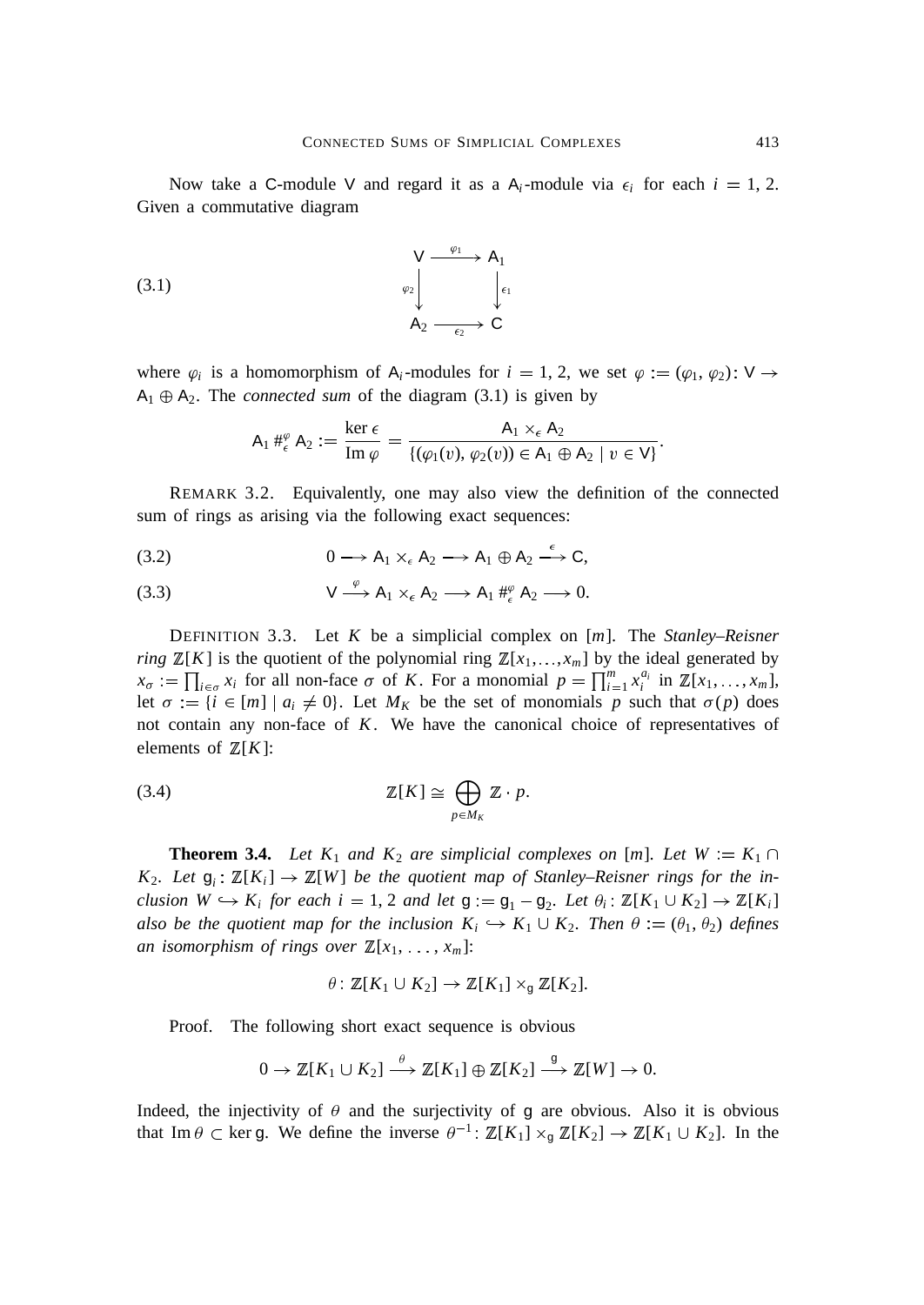notation in Definition 3.3,  $M_{K_1} \cap M_{K_2} = M_W$ . Therefore for each  $(r_1, r_2) \in \text{ker } g$ , we have the unique representatives

$$
r_1 = \sum_{p \in M_{K_1} \backslash M_W} a_p \cdot p + \sum_{p \in M_W} a_p \cdot p \quad \text{and} \quad r_2 = \sum_{p \in M_{K_2} \backslash M_W} a_p \cdot p + \sum_{p \in M_W} a_p \cdot p
$$

and we can associate

$$
\theta(r_1,r_2) := \sum_{p \in M_{K_1} \backslash M_W} a_p \cdot p + \sum_{p \in M_{K_2} \backslash M_W} a_p \cdot p + \sum_{p \in M_W} a_p \cdot p.
$$

Here we note that  $M_{K_1 \cup K_2} = (M_{K_1} \setminus M_W) \sqcup (M_{K_2} \setminus M_W) \sqcup M_W$  and hence this clearly defines the inverse of  $\theta$ .  $\Box$ 

**Theorem 3.5.** *Let*  $K_1 \#^Z K_2$  *be a connected sum introduced at* Definition 2.1*. Let*  $\mathcal{I}_Z$  *be the ideal in*  $\mathbb{Z}[K_1 \cup K_2]$  *generated by*  $x_{\sigma}$ ,  $\sigma \in Z$ *. Then as an algebra over*  $\mathbb{Z}[x_1,\ldots,x_m], \ \mathbb{Z}[K_1\#^Z K_2]$  is isomophic to the connected sum of rings,  $\mathbb{Z}[K_1]\#^{\theta}_{\mathcal{G}}\mathbb{Z}[K_2]$ , *associated to the diagram*



Proof. Since  $K_1 \#^Z K_2 = (K_1 \cup K_2) \setminus O_{K_1 \cup K_2}(Z)$ , we have the following short exact sequence of  $\mathbb{Z}[x_1, \ldots, x_m]$ -modules

$$
0 \to \mathcal{I}_Z \to \mathbb{Z}[K_1 \cup K_2] \to \mathbb{Z}[K_1 \#^Z K_2] \to 0.
$$

By Theorem 3.4, we have the isomorphism of rings over  $\mathbb{Z}[x_1, \ldots, x_m]$ 

$$
\mathbb{Z}[K_1 \#^Z K_2] \cong \frac{\ker(g \colon \mathbb{Z}[K_1] \oplus \mathbb{Z}[K_2] \to \mathbb{Z}[W])}{\text{Im}(\theta \colon \mathcal{I}_Z \to \mathbb{Z}[K_1] \oplus \mathbb{Z}[K_2])}.
$$

To complete the proof, we need to show that  $\mathcal{I}_Z$  is a  $\mathbb{Z}[W]$ -module and that  $\theta_i : \mathcal{I}_Z \to$  $\mathbb{Z}[K_i]$  is a  $\mathbb{Z}[K_i]$ -module homomorphism with respect to  $g_i$  for each  $i = 1, 2$ . But this is clear since  $O_{K_1\cup K_2}(Z) \subset W$  implies that the natural quotient map  $\mathbb{Z}[K_1 \cup K_2] \to$  $\mathbb{Z}[W]$  sends  $\mathcal{I}_Z$  to the ideal in  $\mathbb{Z}[W]$  which is isomorphic to  $\mathcal{I}_Z$  as a  $\mathbb{Z}[x_1, \ldots, x_m]$ module.  $\Box$ 

From Theorems 2.8 and 2.10, we have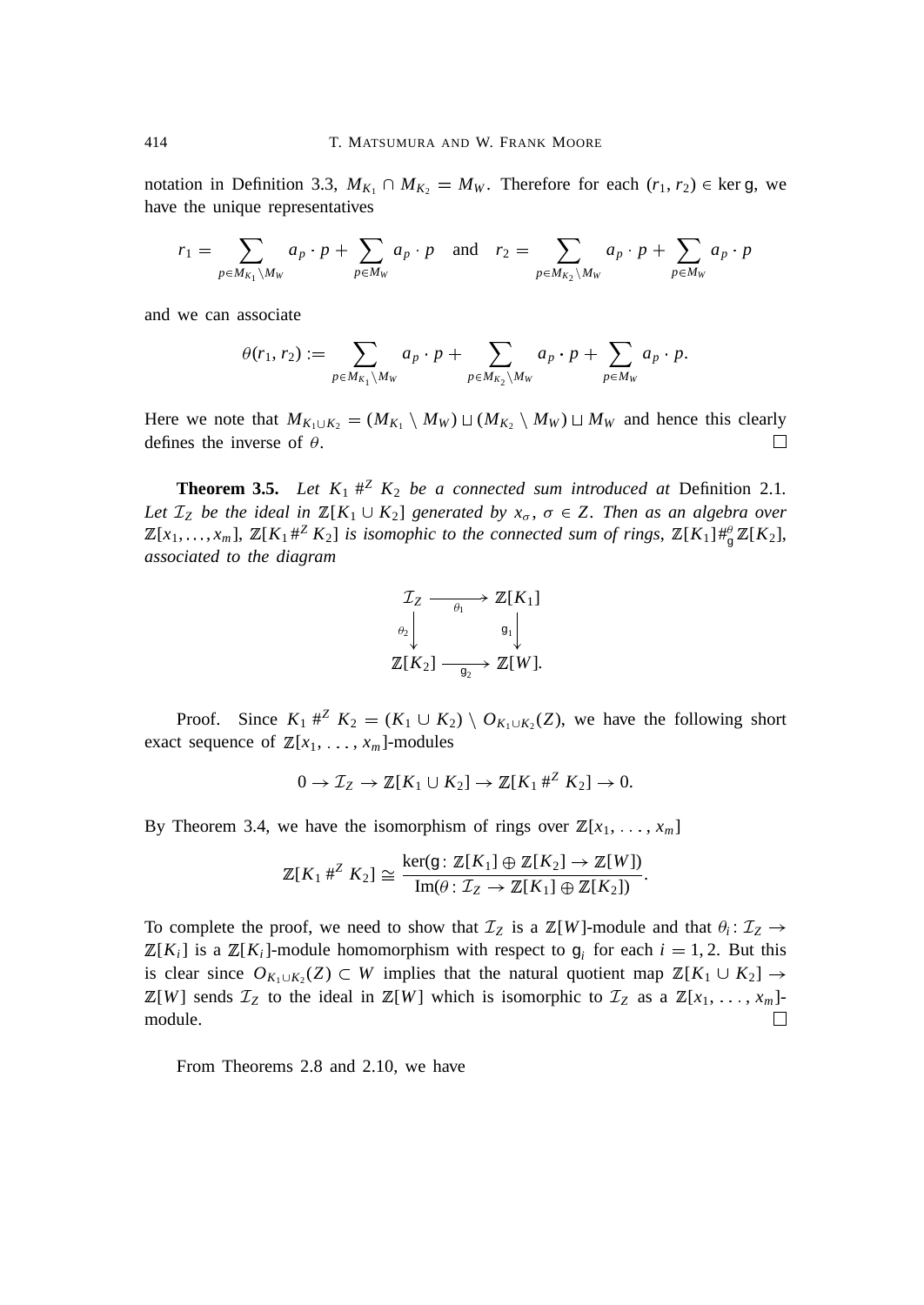**Corollary 3.6.** *Let*  $(\Delta, H_o)$  *be a generic cut of a simple polytope. Then*  $\mathbb{Z}[K_\Delta]$  *is isomorphic to the connected sum of*  $\mathbb{Z}[K_+]$  *and*  $\mathbb{Z}[K_-]$  *associated to the corresponding diagram*



*Moreover*  $\mathbb{Z}[K_{-}]$  *is isomorphic to the connected sum of*  $\mathbb{Z}[K_{\Delta}]$  *and*  $\mathbb{Z}[K_{+}]$  *associated to the corresponding diagram*



*where*  $Z = (K_{\Delta} \cap K_{+}) \setminus K_{-}$ .

**3.2. Connected sum of Gorenstein rings.** This section explains our algebraic motivation for Definition 3.1 of the strong connected sum. Let *W* be a subcomplex of a simplicial complex *K* on [*m*]. Let  $\mathcal{I}_{K\setminus W}$  be a kernel of the quotient map  $\mathbb{Z}[K] \to \mathbb{Z}[W]$ .

**Lemma 3.7.** *The annihilator*  $(0:_{\mathbb{Z}[K]} \mathcal{I}_{K \setminus W})$  *is generated by*  $x_{\sigma}$ ,  $\sigma \in W \setminus (\overline{K \setminus W})$ *.* 

Proof. The annihilator is generated by  $x_{\sigma}$  where  $\sigma \in K$  s.t.  $\sigma \cup \tau \notin K$ ,  $\forall \tau \in$  $K \setminus W$ . The claim is a corollary of Lemma 2.5.  $\Box$ 

The following is a basic fact about the canonical module of a Cohen–Macaulay ring [2, Theorem 3.3.7]:

**Lemma 3.8.** *Suppose that W and K are pure with the same dimension. If K is Gorenstein and W is Cohen–Macaulay, then*  $(0:_{Z[K]} \mathcal{I}_{K \setminus W})$  *is a canonical module of* <sup>Z</sup>[*W*]*.*

From [1], we have the following theorem.

**Theorem 3.9.** In the Definition 3.1,  $A_1 \#_{\epsilon}^{\varphi} A_2$  is Gorenstein if  $A_i$  is Gorenstein for *each i* = 1, 2, C *is Cohen–Macaulay and*  $V$  *is a canonical module of* C.

As a corollary, together with Lemmas 3.7 and 3.8, we have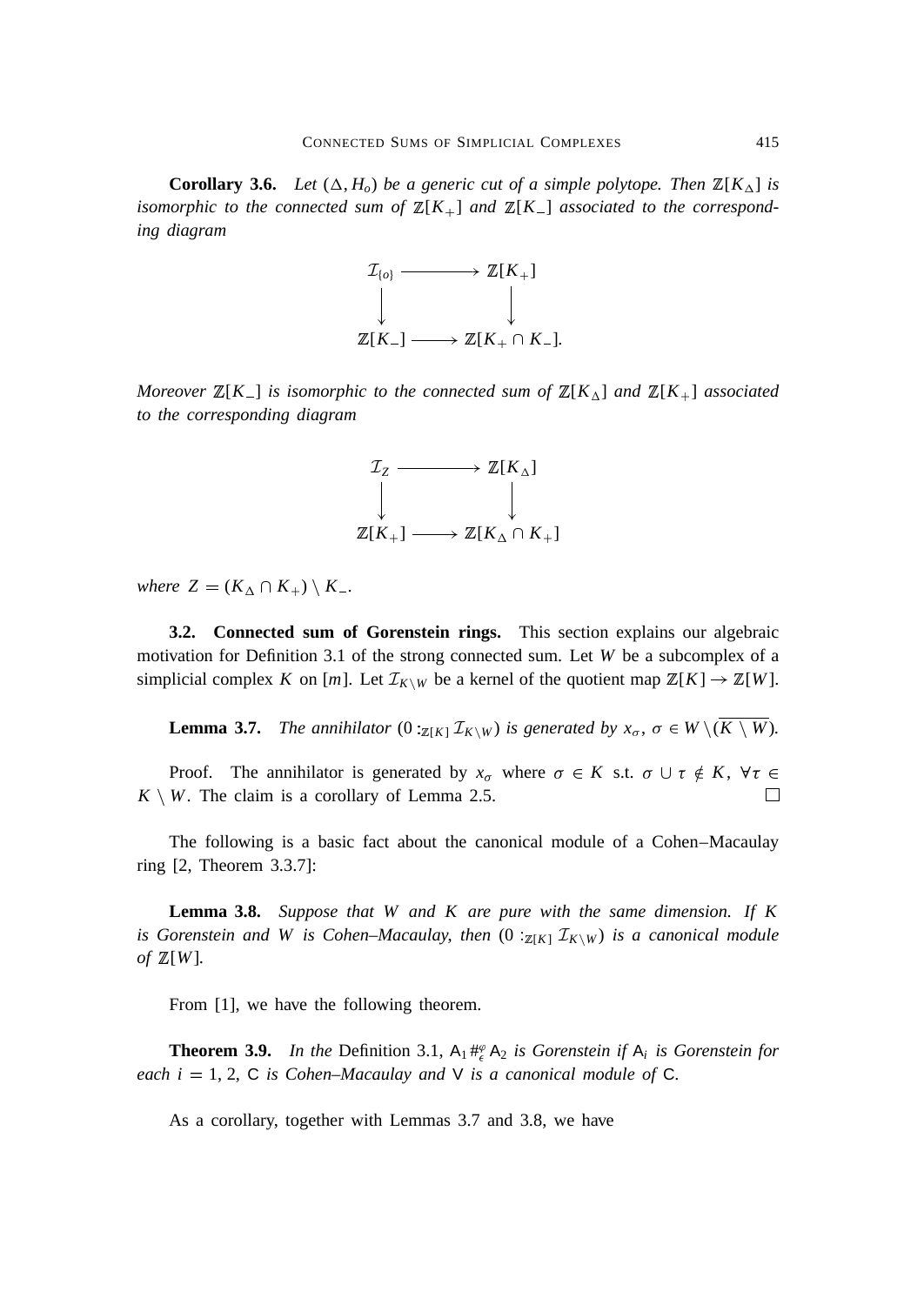**Corollary 3.10.** *Let*  $K_1$  *and*  $K_2$  *are simplicial complexes on* [*m*] *such that*  $K_1$ ,  $K_2$  *and*  $W := K_1 \cup K_2$  *are pure with the same dimension. Assume that*  $K_1$ ,  $K_2$  *are Gorenstein and W is Cohen–Macaulay. If K*<sup>1</sup> # *<sup>Z</sup> K*<sup>2</sup> *is a strong connected sum*, *then*  $K_1$   $\#^Z$   $K_2$  *is Gorenstein.* 

**3.3. Tor algebra of connected sums.** Let  $K_1$  and  $K_2$  be simplicial complexes on [*m*] and  $K := K_1 \#^Z K_2$  a connected sum of  $K_1$  and  $K_2$  along Z. Let  $\tilde{K} = K_1 \cup K_2$ and  $W = K_1 \cap K_2$ . In Theorems 3.4 and 3.5, we see that there are two short exact sequences of algebras and modules over  $\mathbb{Z}[x_1, \ldots, x_m]$ :

$$
0 \longrightarrow \mathbb{Z}[\tilde{K}] \longrightarrow \mathbb{Z}[K_1] \oplus \mathbb{Z}[K_2] \longrightarrow \mathbb{Z}[W] \longrightarrow 0;
$$
  

$$
0 \longrightarrow \mathcal{I}_Z \longrightarrow \mathbb{Z}[\tilde{K}] \longrightarrow \mathbb{Z}[K] \longrightarrow 0.
$$

Consider an integer  $n \times m$  matrix  $B$  of rank  $n$ . The choice of such  $B$  corresponds uniquely to a choice of a surjective map  $T := U(1)^m \rightarrow R := U(1)^n$ . Denote  $\mathbb{Z}[T^*] :=$  $\mathbb{Z}[x_1, \ldots, x_m]$ . Let  $u_i := \sum_{j=1}^m B_{ij}x_j$ , and denote  $\mathbb{Z}[\mathbb{R}^*] := \mathbb{Z}[u_1, \ldots, u_n] \subset \mathbb{Z}[\mathbb{T}^*]$ . Recall that the Koszul complex  $K^{\mathbb{Z}[R^*]}$  is a  $\mathbb{Z}[R^*]$ -free resolution of  $\mathbb{Z}$ . Therefore, tensoring the above short exact sequences with  $K^{\mathbb{Z}[R^*]}$  and taking homology, we get the following long exact sequences:

$$
\cdots \to \operatorname{Tor}_i^{\mathbb{Z}[\mathsf{R}^*]}(\mathbb{Z}[\tilde{K}], \mathbb{Z}) \to \operatorname{Tor}_i^{\mathbb{Z}[\mathsf{R}^*]}(\mathbb{Z}[K_1], \mathbb{Z}) \oplus \operatorname{Tor}_i^{\mathbb{Z}[\mathsf{R}^*]}(\mathbb{Z}[K_2], \mathbb{Z})
$$
  

$$
\to \operatorname{Tor}_i^{\mathbb{Z}[\mathsf{R}^*]}(\mathbb{Z}[W], \mathbb{Z}) \to \cdots,
$$

$$
(3.6) \qquad \cdots \to \operatorname{Tor}_i^{\mathbb{Z}[\mathbb{R}^*]}(\mathcal{I}_Z, \mathbb{Z}) \to \operatorname{Tor}_i^{\mathbb{Z}[\mathbb{R}^*]}(\mathbb{Z}[\tilde{K}], \mathbb{Z}) \to \operatorname{Tor}_i^{\mathbb{Z}[\mathbb{R}^*]}(\mathbb{Z}[K], \mathbb{Z}) \to \cdots.
$$

Let

$$
\overline{\mathfrak{g}} := \overline{\mathfrak{g}}_1 - \overline{\mathfrak{g}}_2 \colon \text{Tor}_*^{\mathbb{Z}[\mathsf{R}^*]}(\mathbb{Z}[K_1], \mathbb{Z}) \oplus \text{Tor}_*^{\mathbb{Z}[\mathsf{R}^*]}(\mathbb{Z}[K_2], \mathbb{Z}) \to \text{Tor}_*^{\mathbb{Z}[\mathsf{R}^*]}(\mathbb{Z}[W], \mathbb{Z});
$$
  

$$
\overline{\theta} : (\overline{\theta}_1, \overline{\theta}_2) \colon \text{Tor}_*^{\mathbb{Z}[\mathsf{R}^*]}(\mathbb{Z}_Z, \mathbb{Z}) \to \text{Tor}_*^{\mathbb{Z}[\mathsf{R}^*]}(\mathbb{Z}[K_1], \mathbb{Z}) \oplus \text{Tor}_*^{\mathbb{Z}[\mathsf{R}^*]}(\mathbb{Z}[K_2], \mathbb{Z})
$$

be the induced maps on Tor. The following claims can be easily observed:

**Lemma 3.11.** Suppose that  $Tor_1^{\mathbb{Z}[R^*]}(\mathbb{Z}[W], \mathbb{Z}) = 0$ . Then one has  $Tor_1^{\mathbb{Z}[R^*]}(\mathbb{Z}[\tilde{K}],$  $\mathbb{Z}$ ) = 0 *if and only if*  $\text{Tor}_{1}^{\mathbb{Z}[R^{*}]}(\mathbb{Z}[K_{1}], \mathbb{Z}) = \text{Tor}_{1}^{\mathbb{Z}[R^{*}]}(\mathbb{Z}[K_{2}], \mathbb{Z}) = 0$ *. In this case*,

$$
\operatorname{Tor}_0^{\mathbb{Z}[\mathsf{R}^*]}(\mathbb{Z}[\tilde{K}],\mathbb{Z})=\operatorname{Tor}_0^{\mathbb{Z}[\mathsf{R}^*]}(\mathbb{Z}[K_1],\mathbb{Z})\times_{\tilde{\mathfrak{g}}}\operatorname{Tor}_0^{\mathbb{Z}[\mathsf{R}^*]}(\mathbb{Z}[K_2],\mathbb{Z}).
$$

**Proposition 3.12.** *If*  $Tor_1^{\mathbb{Z}[R^*]}(\mathbb{Z}[K_1], \mathbb{Z}) = Tor_1^{\mathbb{Z}[R^*]}(\mathbb{Z}[K_2], \mathbb{Z}) = Tor_1^{\mathbb{Z}[R^*]}(\mathbb{Z}[K],$  $\mathbb{Z}$ ) = Tor<sub>1</sub><sup> $\mathbb{Z}[\mathbb{R}^*](\mathbb{Z}[W], \mathbb{Z}) = 0$ , then</sup>

$$
\operatorname{Tor}_0^{\mathbb{Z}[\mathsf{R}^*]}(\mathbb{Z}[K],\,\mathbb{Z})=\operatorname{Tor}_0^{\mathbb{Z}[\mathsf{R}^*]}(\mathbb{Z}[K_1],\,\mathbb{Z})\,\#_{\tilde{g}}^{\tilde{g}}\operatorname{Tor}_0^{\mathbb{Z}[\mathsf{R}^*]}(\mathbb{Z}[K_2],\,\mathbb{Z}).
$$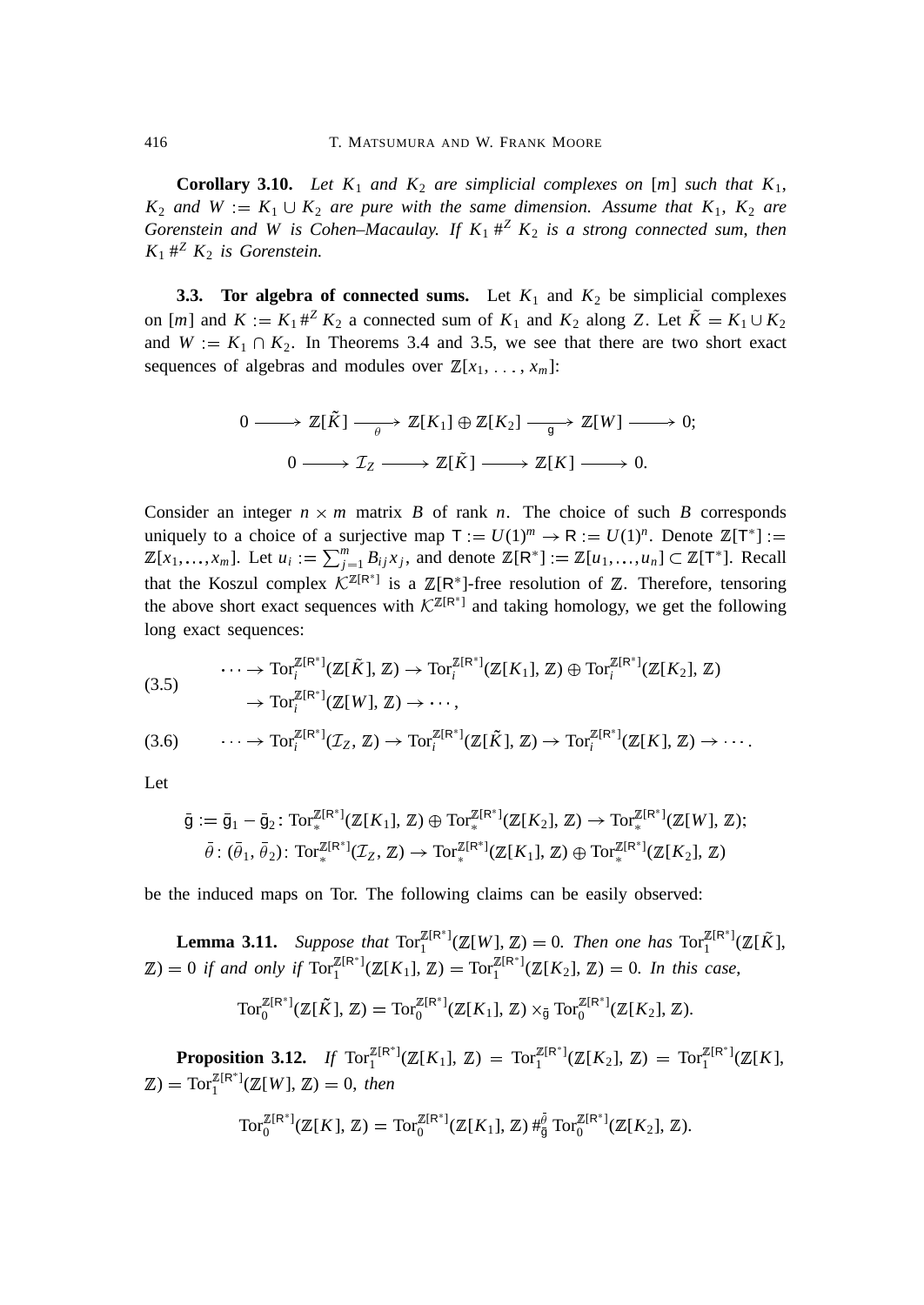REMARK 3.13. By Proposition 2.3 [8],  $Tor_1 = 0$  implies  $Tor_i = 0$  for all  $i > 0$ . Therefore, in the above lemmata, we actually have  $\text{Tor}_0^{\mathbb{Z}[\mathsf{R}^*]}(\mathbb{Z}[\tilde{K}],\mathbb{Z}) = \text{Tor}_*^{\mathbb{Z}[\mathsf{R}^*]}(\mathbb{Z}[\tilde{K}],\mathbb{Z})$ and  $\operatorname{Tor}^{\mathbb{Z}[R^*]}_*({\mathbb{Z}}[K],{\mathbb{Z}}) = \operatorname{Tor}^{\mathbb{Z}[R^*]}_0({\mathbb{Z}}[K],{\mathbb{Z}}).$ 

**Lemma 3.14.** *Let*  $(\Delta, H_o)$  *be a generic cut of a simple polytope as in* Definition 2.6*. Let*  $W := K_+ \cap K_-$ *. Regard*  $K_\Delta$  *as the connected sum of*  $K_+$  *and*  $K_-$  *along*  $Z := \{o\}$ . If  $Tor_1^{\mathbb{Z}[\mathbb{R}^*]}(\mathbb{Z}[W], \mathbb{Z}) = Tor_1^{\mathbb{Z}[\mathbb{R}^*]}(\mathbb{Z}[K_\Delta], \mathbb{Z}) = 0$ , then  $Tor_1^{\mathbb{Z}[\mathbb{R}^*]}(\mathbb{Z}[K_+] , \mathbb{Z}) = 0$  $\text{Tor}_{1}^{\mathbb{Z}[\mathsf{R}^{*}]}(\mathbb{Z}[K_{-}], \mathbb{Z}) = 0$ . In this case, we have

$$
\operatorname{Tor}_0^{\mathbb{Z}[\mathsf{R}^*]}(\mathbb{Z}[K_\Delta],\,\mathbb{Z})=\operatorname{Tor}_0^{\mathbb{Z}[\mathsf{R}^*]}(\mathbb{Z}[K_+],\,\mathbb{Z})\,\#_{\tilde{g}}^{\tilde{\theta}}\operatorname{Tor}_0^{\mathbb{Z}[\mathsf{R}^*]}(\mathbb{Z}[K_-],\,\mathbb{Z}).
$$

Proof. In this case, observe that  $\mathcal{I}_Z \cong \mathbb{Z}[W]$  as  $\mathbb{Z}[T^*]$ -modules. Thus  $\text{Tor}_{1}^{\mathbb{Z}[\mathsf{R}^{*}]}(\mathbb{Z}[W], \mathbb{Z}) = \text{Tor}_{1}^{\mathbb{Z}[\mathsf{R}^{*}]}(\mathbb{Z}[K_{\Delta}], \mathbb{Z}) = 0$  implies  $\text{Tor}_{1}^{\mathbb{Z}[\mathsf{R}^{*}]}(\mathbb{Z}[K_{+} \cup K_{-}], \mathbb{Z}) = 0$  and hence  $\text{Tor}_{1}^{\mathbb{Z}[\mathsf{R}^{*}]}(\mathbb{Z}[K_{+}], \mathbb{Z}) = \text{Tor}_{1}^{\mathbb{Z}[\mathsf{R}^{*}]}(\mathbb{Z}[K_{-}], \mathbb{Z}) = 0.$  $\Box$ 

REMARK 3.15. The converse of Lemma 3.14 is not true; we give an example such that  $\text{Tor}_{1}^{\mathbb{Z}[R^{*}]}(\mathbb{Z}[W], \mathbb{Z}) = \text{Tor}_{1}^{\mathbb{Z}[R^{*}]}(\mathbb{Z}[K_{+}], \mathbb{Z}) = \text{Tor}_{1}^{\mathbb{Z}[R^{*}]}(\mathbb{Z}[K_{-}], \mathbb{Z}) = 0$  but Tor<sub>1</sub><sup> $\mathbb{Z}^{[\mathsf{R}^*]}(\mathbb{Z}[K_\Delta], \mathbb{Z}) \neq 0.$ </sup>

Consider the following cutting of a cube:  $\Delta$  is the cube with the facets  $H_1, \ldots, H_4$ and we cut it by the facet  $H_0$  to obtain  $\Delta_+$  and  $\Delta_-$  as shown below.



The following are the corresponding simplicial complexes.



 $K_{\Delta}$  is a strong connected sum of  $K_{+}$  and  $K_{-}$  along  $Z = \{o\}.$ Consider the following  $2 \times 5$  matrix *B*:

$$
B = \begin{pmatrix} 1 & 0 & -2 & 0 & -1 \\ 0 & 2 & 0 & -1 & 1 \end{pmatrix}.
$$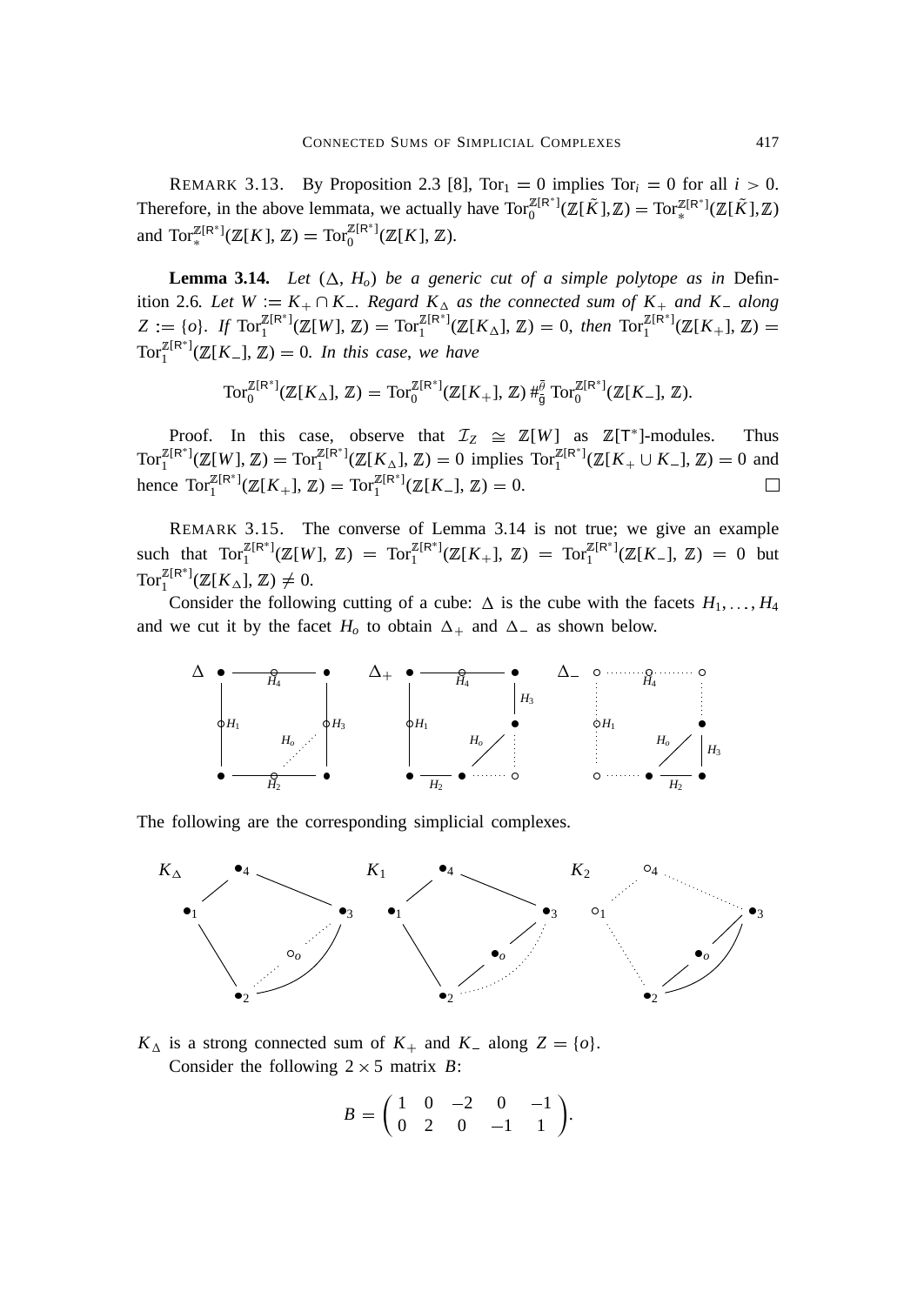By direct computation (we used *Macaulay*2), we find that

Tor<sub>1</sub><sup>Z[R<sup>\*</sup>](</sup>
$$
\mathbb{Z}[W]
$$
,  $\mathbb{Z}) = \text{Tor}_1^{\mathbb{Z}[R^*]}(\mathbb{Z}[K_1], \mathbb{Z}) = \text{Tor}_1^{\mathbb{Z}[R^*]}(\mathbb{Z}[K_2], \mathbb{Z}) = 0$ 

but  $\text{Tor}_{1}^{\mathbb{Z}[R^{*}]}(\mathbb{Z}[K], \mathbb{Z}) \neq 0.$ 

Note that this example comes from cutting the labeled polytope  $(\Delta, b)$  that corresponds to the direct product of weighted projective space  $\mathbb{CP}^1_{12} \times \mathbb{CP}^1_{12}$ .

## **4. Moment angle complexes and toric orbifolds**

**4.1. Cohomology of moment angle complexes.** We use the following notation for convenience. Let *X* be a set and *Y*, *Z* subsets of *X*. Let  $\sigma \subset [m]$  be a subset. Then  $Y^{\sigma} \times Z^{[m] \setminus \sigma} \subset X^m$  denotes the direct product of *Y* and *Z*'s where *i*-th component is *Y* if  $i \in \sigma$  and *Z* if  $i \in [m] \setminus \sigma$ .

DEFINITION 4.1 (Moment angle complexes). Let  $K$  be a simplicial complex on the vertex set  $[m] := \{1, \ldots, m\}$  (with possible ghost vertices). The *moment angle complex*  $\mathcal{Z}_{K,[m]} \subset \mathbb{C}^m$  is defined by

$$
\mathcal{Z}_K:=\bigcup_{\sigma\in K}{\sf D}^\sigma\times\partial{\sf D}^{[m]\setminus\sigma}=\bigcup_{\sigma\in\mathcal{F}(K)}{\sf D}^\sigma\times\partial{\sf D}^{[m]\setminus\sigma}
$$

where  $D = \{z \in \mathbb{C} \mid |z| \leq 1\}$  and  $\partial D = \{z \in \mathbb{C} \mid |z| = 1\}$ . The standard action of  $T = U(1)^m$  on  $\mathbb{C}^m$  can be restricted to the one on  $\mathcal{Z}_K$ .

In this section, all cohomology rings are taken with integer coefficients unless otherwise specified. The basic fact about the T-equivariant cohomology ring of  $\mathcal{Z}_K$  is

**Theorem 4.2** (Davis–Januszkiewicz [5])**.** *There is an isomorphism of graded rings*  $\mathbb{Z}[K] \cong H^*_{\mathsf{T}}(\mathcal{Z}_K;\mathbb{Z})$ . This isomorphism is natural in the sense that, for a subcomplex  $W \subset K$ , we have the commutative diagram of short exact sequences



*where*  $\mathcal{I}_{K\setminus W}$  *is the ideal in*  $\mathbb{Z}[K]$  *generated by monomials*  $x_{\sigma}$ ,  $\sigma \in K \setminus W$  *and*  $H^*_{\mathsf{T}}(\mathcal{Z}_K)$ ,  $\mathcal{Z}_W$ ;  $\mathbb{Z}$ ) is the relative equivariant cohomology for  $\mathcal{Z}_W \subset \mathcal{Z}_K$ . The vertical isomorphism *on the left is induced from the other two isomorphisms and the short exactness of rows.*

Theorems 3.5 and 4.2 has an immediate corollary.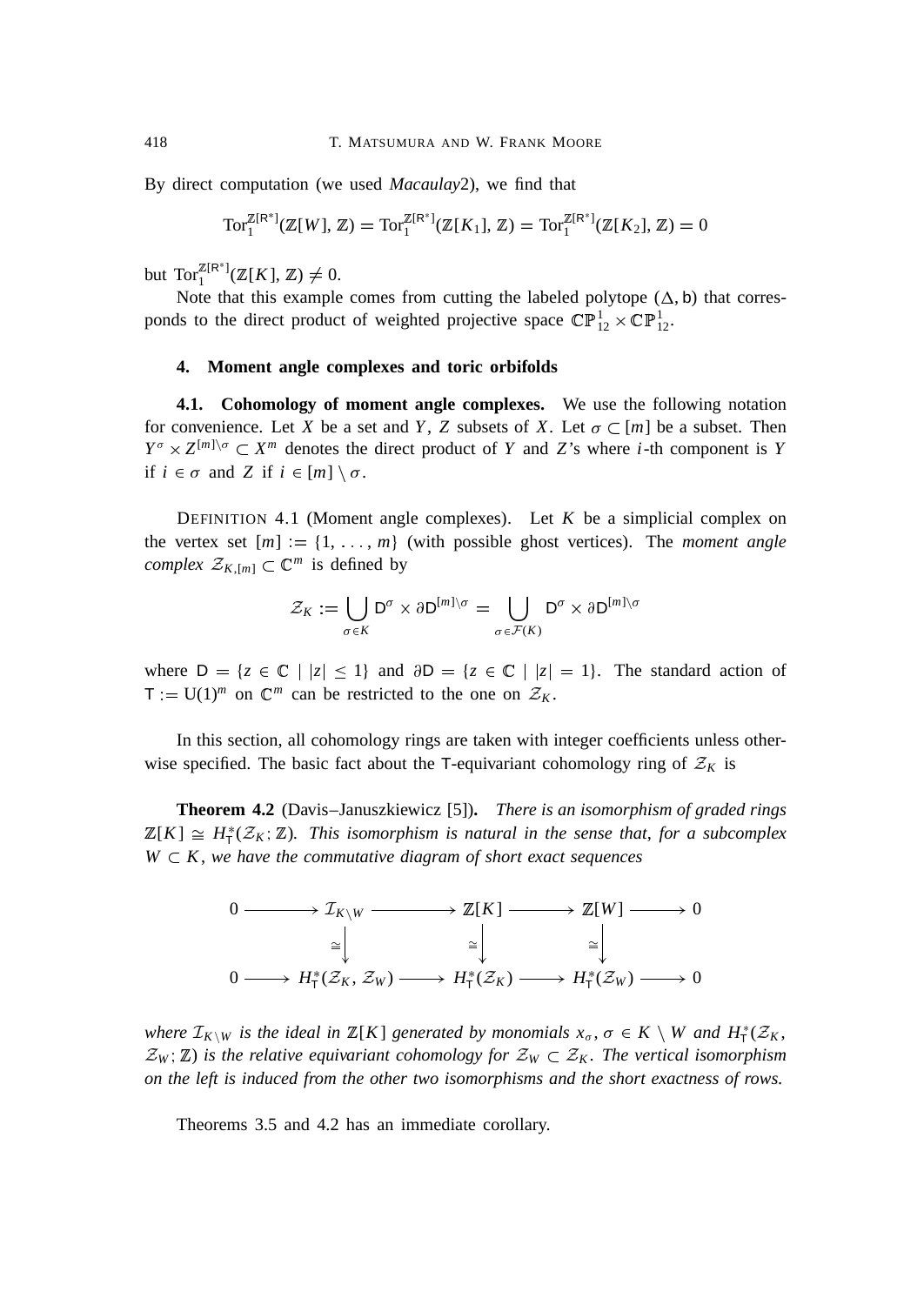**Corollary 4.3.** Let  $K_1$  and  $K_2$  be simplicial complexes on [m] and let  $K = K_1 \#^2$ *K*<sub>2</sub> *be a connected sum as in* Definition 2.1*. Let*  $W = K_1 \cap K_2$  *and*  $K = K_1 \cup$ *K*<sub>2</sub>. As rings over  $H^*(B\mathsf{T})$ ,  $H^*_{\mathsf{T}}(\mathcal{Z}_K)$  is isomorphic to  $H^*_{\mathsf{T}}(\mathcal{Z}_{K_1})\#^{\rho^*}_{\mathsf{g}^*}H^*_{\mathsf{T}}(\mathcal{Z}_{K_2})$  defined by *the diagram*

$$
H_{\mathsf{T}}^*(\mathcal{Z}_{\tilde{K}}, \mathcal{Z}_W) \xrightarrow{\theta_1^*} H_{\mathsf{T}}^*(\mathcal{Z}_{K_1})
$$

$$
\downarrow \qquad \qquad \downarrow \qquad \qquad \downarrow \qquad \qquad \downarrow \qquad \downarrow
$$

$$
H_{\mathsf{T}}^*(\mathcal{Z}_{K_2}) \xrightarrow{\mathsf{g}_2^*} H_{\mathsf{T}}^*(\mathcal{Z}_W),
$$

where  $\theta_i^*$  and  $g_i^*$ 's are the obvious pullback maps and  $\theta^* := (\theta_1^*, \theta_2^*)$  and  $g^* := g_1^* - g_2^*$ .

Let *B* be a  $n \times m$  integer matrix of rank *n* where  $n < m$ . Let G be the kernel of the corresponding map  $T \rightarrow R$ . Note that every subgroup of T can be obtained this way. To obtain what corresponds to Proposition 3.12 for G-equivariant cohomology, we use the two long exact sequences, the Mayer–Vietoris and the relative cohomology sequence:

$$
\cdots \longrightarrow H^i_{\mathsf{G}}(\mathcal{Z}_{\tilde{K}}) \longrightarrow H^i_{\mathsf{G}}(\mathcal{Z}_{K_1}) \oplus H^i_{\mathsf{G}}(\mathcal{Z}_{K_2}) \longrightarrow H^i_{\mathsf{G}}(\mathcal{Z}_{W}) \longrightarrow \cdots,
$$
  

$$
\cdots \longrightarrow H^i_{\mathsf{G}}(\mathcal{Z}_{\tilde{K}}, \mathcal{Z}_{K}) \longrightarrow H^i_{\mathsf{G}}(\mathcal{Z}_{\tilde{K}}) \longrightarrow H^i_{\mathsf{G}}(\mathcal{Z}_{K}) \longrightarrow \cdots.
$$

When these sequences split into short exact sequences, we can write the equivariant cohomology of  $\mathcal{Z}_K$  in terms of the connected sum of rings.

**Proposition 4.4.** *If*  $H_G^*(\mathcal{Z}_K)$ ,  $H_G^*(\mathcal{Z}_{K_1})$ ,  $H_G^*(\mathcal{Z}_{K_2})$  *and*  $H_G^*(\mathcal{Z}_W)$  *are concentrated in* even degree, then  $H^*_G(\mathcal{Z}_K)$  is isomorphic as a ring to the connected sum  $H^*_G(\mathcal{Z}_{K_1})\#^{\rho*}_{g^*}$  $H^*_{\mathsf{G}}(\mathcal{Z}_{K_2})$  *defined by the diagram* 



where  $\theta_i^*$  and  $g_i^*$ 's are the obvious pullback maps and  $\theta^* := (\theta_1^*, \theta_2^*)$  and  $g^* := g_1^* - g_2^*$ .

REMARK 4.5. The assumption in Proposition 3.12 is equivalent to the one in Proposition 4.4 by [11]. Moreover, it is also true that, for any simplicial complex *K* on [*m*] and for any subgroup G of T, if  $H_G^{\text{odd}}(\mathcal{Z}_K) = 0$ , then there is a natural isomorphism of rings

$$
H_{\mathsf{G}}^{\text{even}}(\mathcal{Z}_K) \cong \text{Tor}_0^{\mathbb{Z}[\mathsf{R}^*]}(\mathbb{Z}[K], \mathbb{Z}).
$$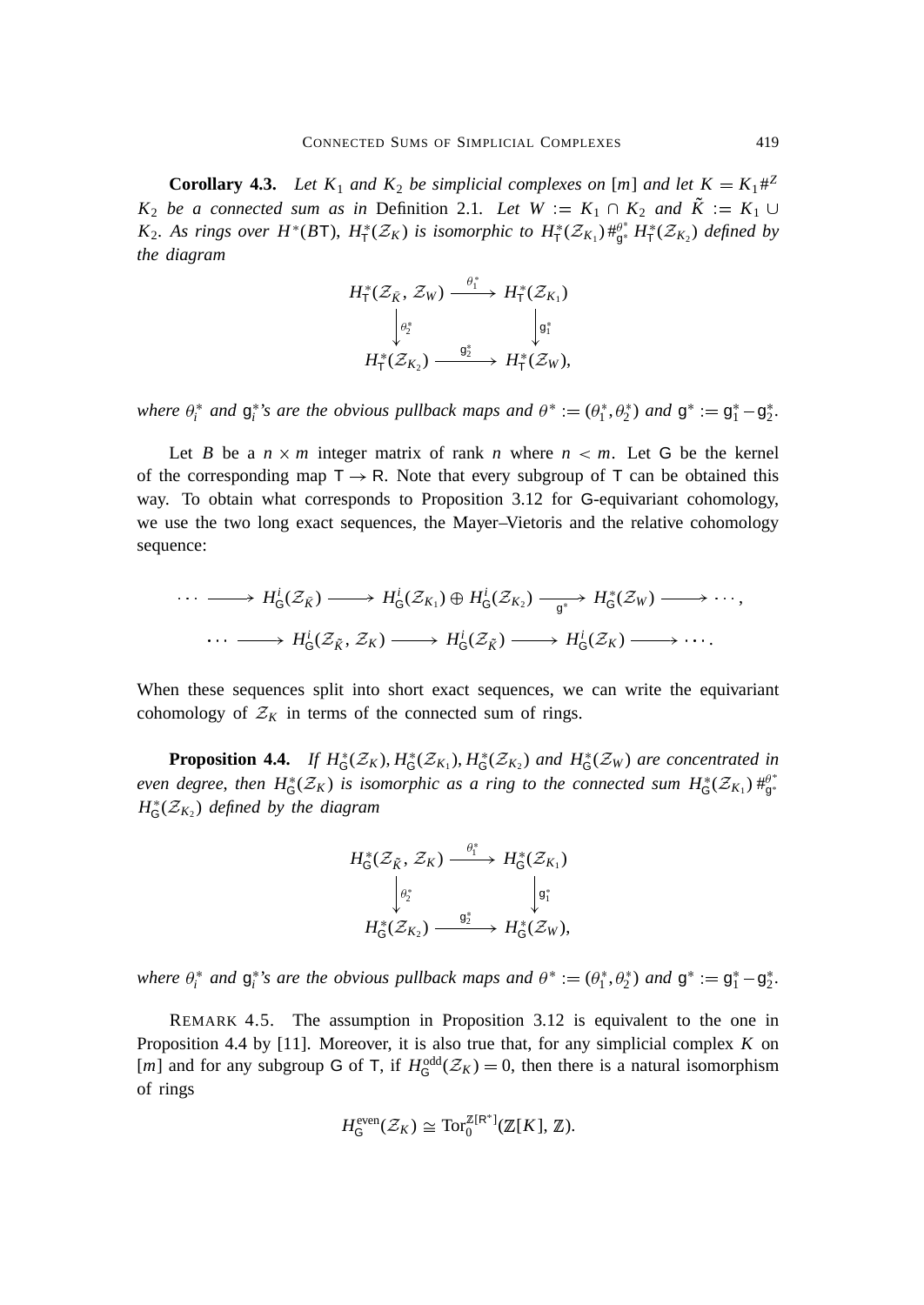Therefore Proposition 4.4 is a direct consequence of Proposition 3.12.

Let  $(\Delta, H_o)$  be a generic cut of a simple polytope  $\Delta$  and regard  $K_\Delta$  as the connected sum of  $K_{+}$  and  $K_{-}$  as in Theorem 2.8. In this case, the relative cohomology of the pair  $(\mathcal{Z}_{K_+ \cup K_-}, \mathcal{Z}_{K_\Delta})$  can be replaced by the cohomology of  $\mathcal{Z}_W$ . Namely, for any subgroup G of  $T = (U(1))^{[m]}$ , consider the isomorphism

$$
\mathscr{T}: H_{\mathsf{G}}^{*-2}(\mathcal{Z}_W) \cong H_{\mathsf{G}}^{*-2}(\mathcal{Z}_W^{\circ}) \stackrel{\text{Thom}}{\cong} H_{\mathsf{G}}^{*}(\mathcal{Z}_W, \mathcal{Z}_W \setminus \mathcal{Z}_W^{\circ})
$$
  

$$
\cong H_{\mathsf{G}}^{*}(\mathcal{Z}_W, \mathcal{Z}_{\mathrm{Del}_{\{o\}}} W) \cong H_{\mathsf{G}}^{*}(\mathcal{Z}_{K_+ \cup K_-}, \mathcal{Z}_{K_{\Delta}}),
$$

where

$$
\mathcal{Z}_W^\circ := \bigcup_{\sigma \in \mathcal{F}(W) \atop \sigma \in \sigma} \{0\}^{\{\sigma\}} \times \mathsf{D}^{\sigma \setminus \{\sigma\}} \times (\partial \mathsf{D})^{\widetilde{[m]}\setminus \sigma}
$$

and all maps except the second one are pullback maps and the second one is the Thom isomorphism. Composing  $\mathscr T$  with the pullback, we have the pushforward map

$$
\theta_{\pm *} \colon H^*_{\mathsf{G}}(\mathcal{Z}_W) \to H^*_{\mathsf{G}}(\mathcal{Z}_{K_{\pm}}).
$$

Let  $\theta^*_{\pm}$ :  $H^*_G(\mathcal{Z}_{K_{\pm}}) \to H^*_G(\mathcal{Z}_W)$  be the pullback maps for the inclusion  $W \hookrightarrow K_{\pm}$ . As a corollary of Lemma 3.14, we have

**Proposition 4.6.** For a generic cut  $(\Delta, H_o)$  and any subgroup of  $G \subset T$ , if  $H_G^*(\mathcal{Z}_W)$ and  $H^*_{\mathsf{G}}(\mathcal{Z}_{K_{\Delta}})$  are concentrated in even degree, then as rings

$$
H^*_{\mathsf{G}}(\mathcal{Z}_{K_\Delta}) \cong H^*_{\mathsf{G}}(\mathcal{Z}_{K_+}) \#^{\theta_*}_{\theta^*} H^*_{\mathsf{G}}(\mathcal{Z}_{K_-})
$$

*where the connected sum of rings is defined for the diagram*

$$
H_{\mathsf{G}}^*(\mathcal{Z}_W) \xrightarrow{\theta_{+*}} H_{\mathsf{G}}^*(\mathcal{Z}_{K_+})
$$

$$
\downarrow_{\theta_{-*}} \qquad \qquad \downarrow_{\theta_{+}^*}
$$

$$
H_{\mathsf{G}}^*(\mathcal{Z}_{K_-}) \xrightarrow{\theta_{+}} H_{\mathsf{G}}^*(\mathcal{Z}_W).
$$

**4.2. Application to toric orbifolds.** A *labeled polytope*  $(\Delta, b)$  is an *n*-dimensional rational simple polytope  $\Delta$  in  $\mathbb{R}^n$  where each facet  $H_i$ ,  $i = 1, ..., m$  is labeled by a positive integer  $b_i$ . Let  $\rho_1, \ldots, \rho_m$  be the inward primitive normal vectors to the facets. Let *B* be the  $n \times m$  integer matrix  $[b_1 \rho_1, \ldots, b_m \rho_m]$  and also denote the corresponding surjective homomorphism of the tori by *B*:  $T \rightarrow R$  where  $T = U(1)^m$  and  $R = U(1)^n$ . From a labeled polytope ( $\Delta$ , b), a symplectic toric orbifold X is constructed by the symplectic reduction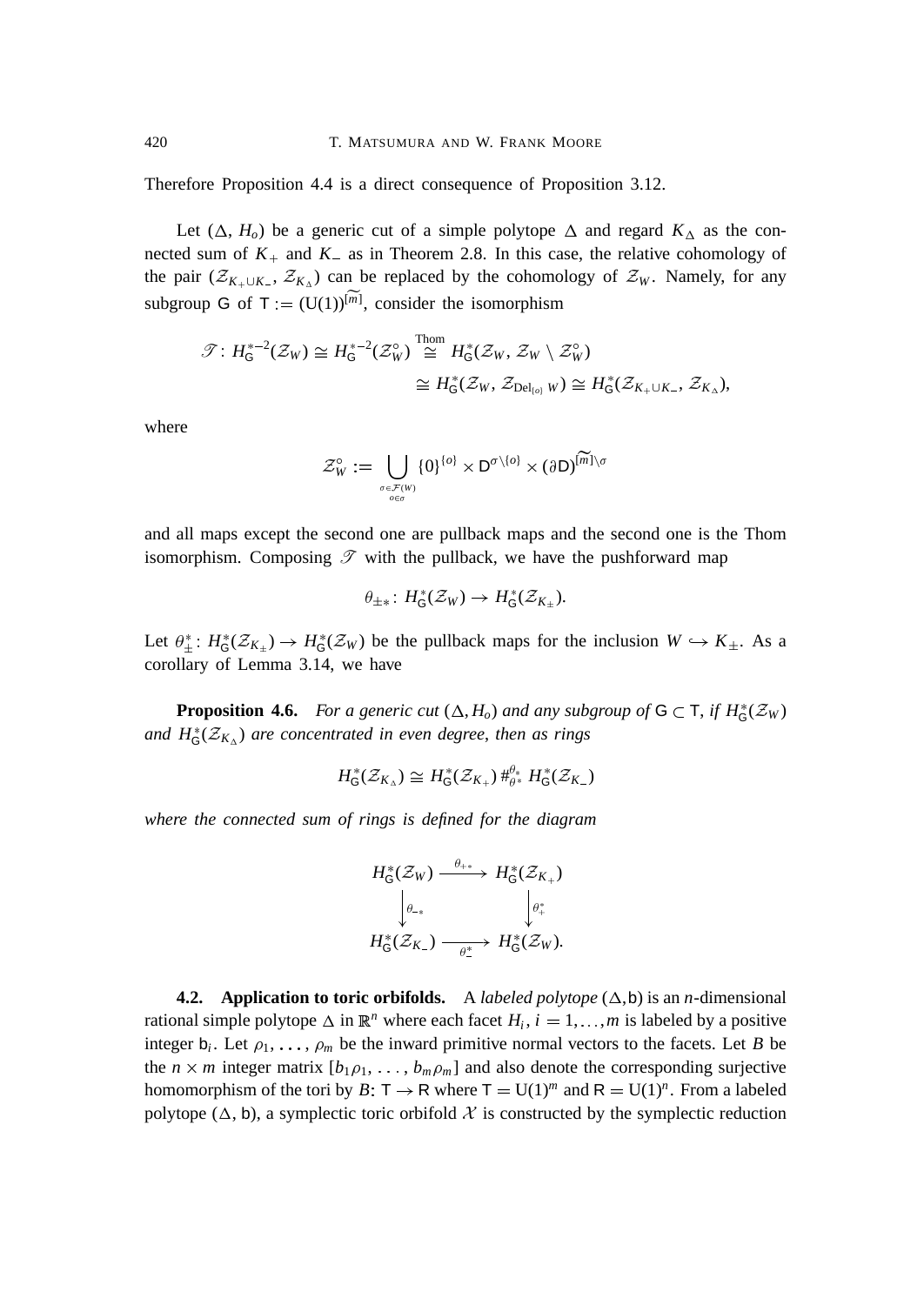of the complex plane  $\mathbb{C}^m$  by  $G := \text{ker } B$ . See [10] for the detail. Topologically X is nothing but the quotient stack given by

$$
\mathcal{X}=[\mathcal{Z}_{K_{\Delta}}/G]
$$

together with the residual R-action.

The cohomology of a quotient stack can be defined as the equivariant cohomology  $H^*(\mathcal{X}) = H^*_{\mathsf{G}}(\mathcal{Z}_{K_\Delta})$  (cf. [6]). For a labeled polytope  $(\Delta, \mathsf{b})$ , consider a generic cut of a rational polytope  $\Delta$  by a rational hyperplane  $H_o$ . The resulting polytopes  $\Delta_{\pm}$  are endowed with labeling where the new facet *H<sup>o</sup>* is labeled by 1. The corresponding toric orbifolds  $\mathcal{X}_{\pm}$  are the results of the symplectic cut by the one dimensional subgroup of R defined by the rational hyperplane  $H<sub>o</sub>$ . Proposition 4.6 can be rewritten in terms of the cohomology of  $\mathcal{X}_{\pm}$  and the toric suborbifold  $\mathcal{X}_{o}$  corresponding to the facet  $H_{o}$ .

**Proposition 4.7.** *Let*  $f_{\pm}$   $\mathcal{X}_o \hookrightarrow \mathcal{X}_{\pm}$  *be the inclusion. As graded rings,* 

$$
H^*(\mathcal{X};\mathbb{Q})\cong H^*(\mathcal{X}_+;\mathbb{Q})\,\#_{\mathrm{f}^*}^{\mathrm{f}_*}\,H^*(\mathcal{X}_-;\mathbb{Q})
$$

*where the connected sum of rings is defined by the diagram*

$$
H^*(\mathcal{X}_o; \mathbb{Q}) \xrightarrow[\mathsf{f}_{+*}]{} H^*(\mathcal{X}_+; \mathbb{Q})
$$
  
\n
$$
\downarrow[\mathsf{f}_{+*}] \qquad \qquad \mathsf{f}_{+}^* \downarrow \qquad \qquad \mathsf{f}_{+}^* \downarrow \qquad \qquad H^*(\mathcal{X}_o; \mathbb{Q}).
$$

*If*  $H^*(X_o)$  *and*  $H^*(X)$  *are concentrated in even degree, then the statement holds over* <sup>Z</sup>*-coefficients.*

Furthermore, Proposition 4.4 can be also applied to write the cohomology of  $\mathcal{X}_-$  in terms of X and  $\mathcal{X}_+$  as follows. Let  $U_o$  be a small neighborhood of  $H_o$  in  $\Delta_+$  and let  $\Delta'_{+} := \Delta_{+} \setminus U_o$ . Let Y be the suborbifold of X defined by the preimage of  $\Delta'_{+} \subset \Delta$ under the projection (or the moment map)  $\mathcal{X} \to \Delta$ . Also let  $\mathcal{Y}_o$  be the preimage of  $H'_o \subset \Delta$  where  $H'_o := \Delta'_+ \cap \overline{U_o}$ . It is clear that Y and  $\mathcal{Y}_o$  are also naturally suborbifolds of  $\mathcal{X}_+$ . Let f:  $\mathcal{Y} \hookrightarrow \mathcal{X}$  and  $f_+ : \mathcal{Y} \hookrightarrow \mathcal{X}_+$  be the inclusions. Consider the maps

$$
\theta_1: H^*(\mathcal{Y}, \mathcal{Y}_o) \cong H^*(\mathcal{X}_+; \mathcal{X}_o) \to H^*(\mathcal{X}_+)
$$

and

$$
\theta_2: \mathsf{g}_1: H^*(\mathcal{Y}, \mathcal{Y}_o) \cong H^*(\mathcal{X}; \mathcal{X}_-) \to H^*(\mathcal{X})
$$

where the first isomorphisms are excisions and the second maps are the pullback maps. Then we have the following statement that is actually a special case of what is proved by Hausmann–Knutson [9] for more general symplectic cuts.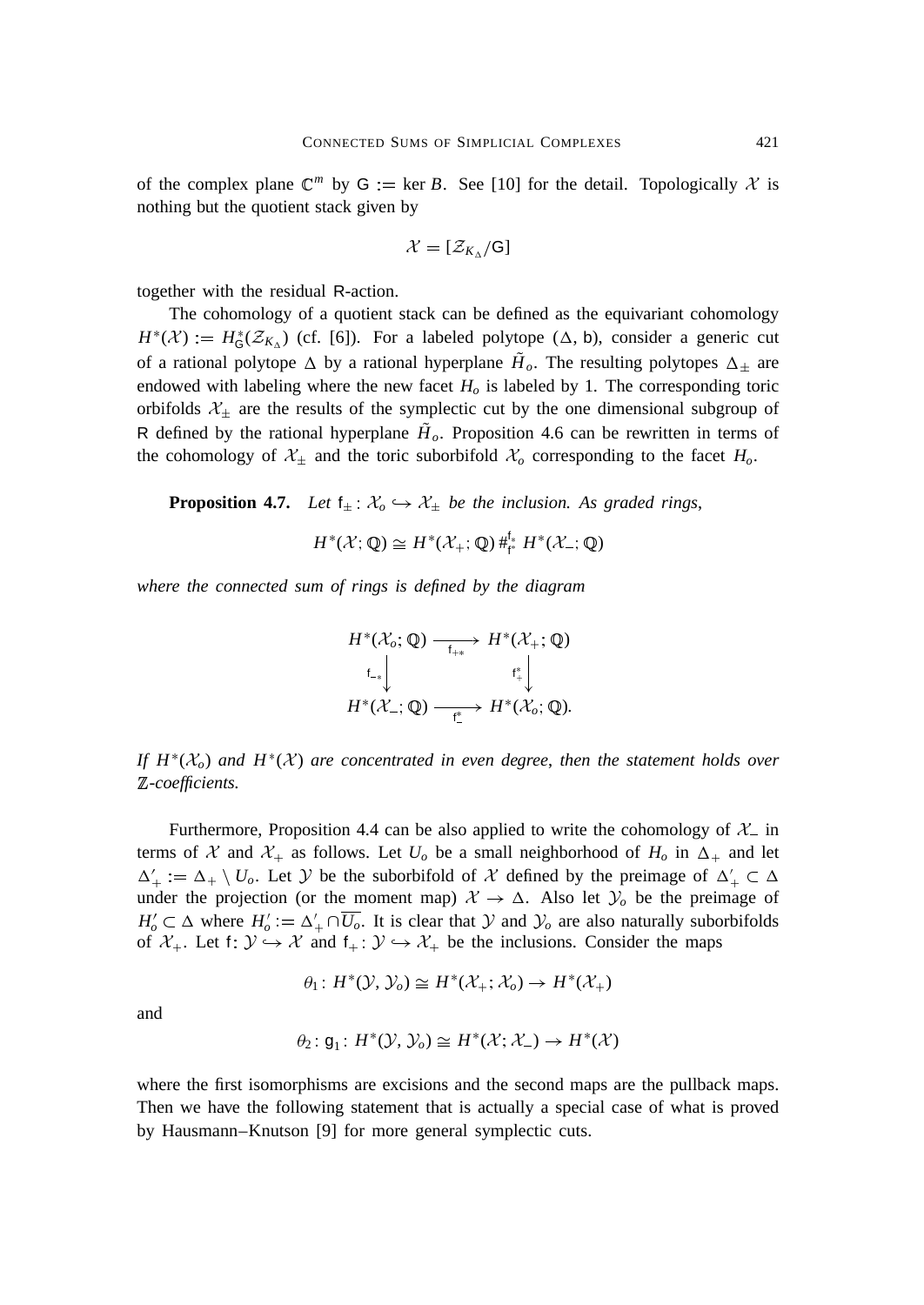**Proposition 4.8.** If  $f^*$  and  $f^*$  are surjective with  $\mathbb{Z}$ -coefficients, then as graded *rings*,

$$
H^*(\mathcal{X}_-) \cong H^*(\mathcal{X}) \, \#_{\mathsf{f}^*}^{\theta} \, H^*(\mathcal{X}_+)
$$

*where the connected sum of rings is defined by the diagram*

$$
H^*(\mathcal{Y}, \mathcal{Y}_o) \xrightarrow[\theta_1]{} H^*(\mathcal{X})
$$
  
\n
$$
\downarrow^{\theta_2} \downarrow \qquad \qquad f^* \downarrow
$$
  
\n
$$
H^*(\mathcal{X}_+) \xrightarrow[\theta_1]{} H^*(\mathcal{Y}).
$$

ACKNOWLEDGEMENTS. The authors want to thank M. Franz, T. Holm, Y. Karshon, A. Knutson, T. Ohmoto, K. Ono, D. Suh for important advice and useful conversations. The first author is particularly indebted to K. Ono for providing him an excellent environment at Hokkaido University where he had spent significant time for this paper in July and August 2011. The first author would like to show his gratitude to the Algebraic Structure and its Application Research Center (ASARC) at KAIST for its constant support starting 2011 September. The first author is also supported by the National Research Foundation of Korea (NRF) grant funded by the Korea government (MEST) (No. 2012-0000795, 2011-0001181).

#### **References**

- [1] H. Ananthnarayan, L.L. Avramov and W.F. Moore: *Connected sums of Gorenstein local rings*, J. Reine Angew. Math. **667** (2012), 149–176.
- [2] W. Bruns and J. Herzog: Cohen–Macaulay Rings, Cambridge Studies in Advanced Mathematics **39**, Cambridge Univ. Press, Cambridge, 1993.
- [3] V.M. Buchstaber and T.E. Panov: Torus Actions and Their Applications in Topology and Combinatorics, University Lecture Series **24**, Amer. Math. Soc., Providence, RI, 2002.
- [4] V.M. Bukhshtaber and T.E. Panov: *Tours actions and the combinatorics of polytopes*, Tr. Mat. Inst. Steklova **225** (1999), 96–131.
- [5] M.W. Davis and T. Januszkiewicz: *Convex polytopes*, *Coxeter orbifolds and torus actions*, Duke Math. J. **62** (1991), 417–451.
- [6] D. Edidin: *Equivariant geometry and the cohomology of the moduli space of curves*, arXiv:1006.2364.
- [7] G. Ewald and C. Schulz: *Nonstarshaped spheres*, Arch. Math. (Basel) **59** (1992), 412–416.
- [8] M. Franz and V. Puppe: *Exact cohomology sequences with integral coefficients for torus actions*, Transform. Groups **12** (2007), 65–76.
- [9] J.-C. Hausmann and A. Knutson: *Cohomology rings of symplectic cuts*, Differential Geom. Appl. **11** (1999), 197–203.
- [10] E. Lerman and S. Tolman: *Hamiltonian torus actions on symplectic orbifolds and toric varieties*, Trans. Amer. Math. Soc. **349** (1997), 4201–4230.
- [11] S. Luo, T. Matsumura and W.F. Moore: *Moment angle complexes and big Cohen–Macaulayness*, arXiv:1205.1566.